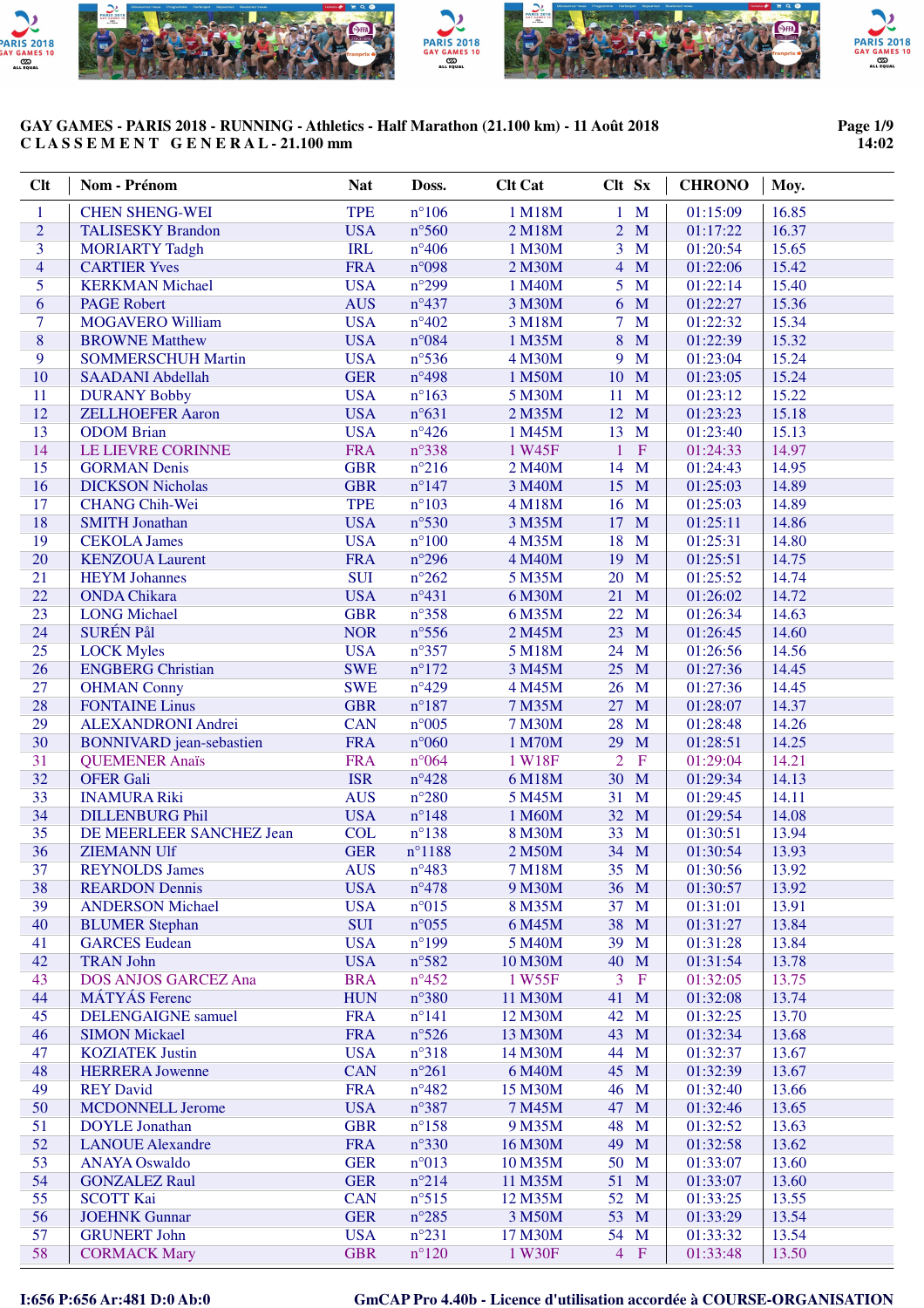

#### **Page 2/9 14:02**

| <b>Clt</b> | Nom - Prénom                                 | <b>Nat</b>               | Doss.                             | <b>Clt Cat</b>     | Clt Sx                | <b>CHRONO</b>        | Moy.           |
|------------|----------------------------------------------|--------------------------|-----------------------------------|--------------------|-----------------------|----------------------|----------------|
| 59         | <b>BUCLLOCK Mick</b>                         | <b>USA</b>               | $n^{\circ}087$                    | 13 M35M            | 55 M                  | 01:33:52             | 13.49          |
| 60         | KOLBJØRNSEN Erik                             | <b>NOR</b>               | $n^{\circ}313$                    | 4 M50M             | 56<br>M               | 01:33:57             | 13.48          |
| 61         | <b>LELIEVRE Pierre-yves</b>                  | <b>FRA</b>               | $n^{\circ}346$                    | 8 M45M             | 57<br>M               | 01:34:00             | 13.47          |
| 62         | <b>BARTHELEMY Gaetan</b>                     | <b>USA</b>               | $n^{\circ}025$                    | 7 M40M             | 58<br>M               | 01:34:12             | 13.44          |
| 63         | <b>FRITSCHER Justin</b>                      | <b>USA</b>               | $n^{\circ}$ 196                   | 18 M30M            | 59<br>M               | 01:34:14             | 13.44          |
| 64         | <b>SMITH Jeremy</b>                          | <b>AUS</b>               | $n^{\circ}532$                    | 9 M45M             | 60 M                  | 01:34:20             | 13.42          |
| 65         | <b>JOHANSKI</b> Jeremy                       | <b>USA</b>               | $n^{\circ}286$                    | 14 M35M            | $\mathbf{M}$<br>61    | 01:34:44             | 13.37          |
| 66         | <b>VINCENT Berty</b>                         | <b>FRA</b>               | $n^{\circ}600$                    | 15 M35M            | 62 M                  | 01:35:26             | 13.27          |
| 67         | <b>SOEJARTO Alex</b>                         | $\mathbb{I}\mathbb{N}$   | $n^{\circ}$ 535                   | 10 M45M            | 63<br>$\mathbf{M}$    | 01:35:41             | 13.23          |
| 68         | <b>LEVEY Kevin</b>                           | <b>USA</b>               | $n^{\circ}351$                    | 5 M50M             | 64 M                  | 01:35:46             | 13.22          |
| 69         | <b>TARIN Stéphanie</b>                       | <b>FRA</b>               | $n^{\circ}562$                    | 1 W40F             | 5<br>$\mathbf F$      | 01:36:11             | 13.16          |
| 70         | <b>NGUYEN Manh Dung</b>                      | <b>USA</b>               | $n^{\circ}419$                    | 16 M35M            | 65<br>M               | 01:36:12             | 13.16          |
| 71         | <b>SMITH-SHULL Samuel</b>                    | <b>USA</b>               | $n^{\circ}534$                    | 19 M30M            | 66<br>M               | 01:36:12             | 13.16          |
| 72         | <b>HYLAND Niall</b>                          | <b>IRL</b>               | $n^{\circ}277$                    | 8 M40M             | 67<br>M               | 01:36:17             | 13.15          |
| 73         | <b>DEMIRA</b> Onesimo                        | <b>USA</b>               | $n^{\circ}$ 144                   | 11 M45M            | 68<br>M               | 01:36:27             | 13.13          |
| 74         | <b>BRASSIER Guillaume</b>                    | <b>FRA</b>               | n°069                             | 17 M35M            | 69<br>M               | 01:36:32             | 13.12          |
| 75         | <b>BLANK Bjoern</b>                          | <b>GER</b>               | $n^{\circ}053$                    | 9 M40M             | 70<br>M               | 01:36:38             | 13.10          |
| 76         | <b>SANTANA GARCIA Jooaquin</b>               | <b>MEX</b>               | $n^{\circ}503$                    | 18 M35M            | M<br>71               | 01:36:44             | 13.09          |
| 77         | <b>PANNEMAN Thijs</b>                        | <b>NED</b>               | $n^{\circ}442$                    | 20 M30M            | 72<br>M               | 01:36:51             | 13.07          |
| 78         | <b>VILLEGAS Ruben</b>                        | <b>USA</b>               | n°599                             | 1 M55M             | 73<br>M               | 01:36:52             | 13.07          |
| 79         | <b>HORWOOD Stuart</b>                        | <b>NZL</b>               | $n^{\circ}272$                    | 6 M50M             | M<br>74               | 01:37:05             | 13.04          |
| 80         | <b>GEIGLE Felix</b>                          | <b>GER</b>               | $n^{\circ}202$                    | 19 M35M            | 75<br>M               | 01:37:06             | 13.04          |
| 81         | <b>TATRO Erick</b>                           | <b>USA</b>               | $n^{\circ}$ 563                   | 20 M35M            | M<br>76               | 01:37:13             | 13.02          |
| 82         | <b>DIPPMANN Manfred</b>                      | <b>GER</b>               | $n^{\circ}149$                    | 7 M50M             | M<br>77               | 01:37:16             | 13.02          |
| 83         | <b>ROCHE Nicolas</b>                         | <b>FRA</b>               | $n^{\circ}489$                    | 21 M35M            | 78<br>M               | 01:37:20             | 13.01          |
| 84<br>85   | <b>KIM Brian</b><br><b>TUTARD Christophe</b> | <b>USA</b><br><b>FRA</b> | $n^{\circ}305$<br>$n^{\circ}1171$ | 21 M30M<br>10 M40M | 79<br>M<br>80<br>M    | 01:37:34<br>01:37:38 | 12.98<br>12.97 |
| 86         | <b>BIELSKUS Vytautas</b>                     | <b>HUN</b>               | $n^{\circ}050$                    | 22 M35M            | M<br>81               | 01:37:43             | 12.96          |
| 87         | <b>RIOS Patrick</b>                          | <b>FRA</b>               | $n^{\circ}488$                    | 23 M35M            | 82<br>M               | 01:37:45             | 12.95          |
| 88         | PIETILAINEN Anna-Kaisa                       | <b>GBR</b>               | $n^{\circ}455$                    | 1 W35F             | 6<br>$\mathbf F$      | 01:37:53             | 12.93          |
| 89         | <b>FOUQUET Jean-Pierre</b>                   | <b>FRA</b>               | $n^{\circ}189$                    | 8 M50M             | 83<br>M               | 01:37:57             | 12.93          |
| 90         | <b>DOWNEY John</b>                           | <b>CAN</b>               | $n^{\circ}157$                    | 24 M35M            | 84 M                  | 01:37:58             | 12.92          |
| 91         | <b>HIJIKATA Daisuke</b>                      | <b>USA</b>               | $n^{\circ}263$                    | 25 M35M            | 85<br>M               | 01:38:11             | 12.90          |
| 92         | <b>FREEMAN Adam</b>                          | <b>GBR</b>               | $n^{\circ}194$                    | 26 M35M            | 86 M                  | 01:38:21             | 12.87          |
| 93         | <b>ROCHET Julien</b>                         | <b>FRA</b>               | $n^{\circ}490$                    | 11 M40M            | 87<br>M               | 01:38:30             | 12.85          |
| 94         | <b>DUTTON Jeffrey</b>                        | <b>USA</b>               | $n^{\circ}164$                    | 12 M45M            | 88 M                  | 01:38:44             | 12.82          |
| 95         | <b>VAN DE BRAAK Georg</b>                    | <b>GER</b>               | $n^{\circ}586$                    | 12 M40M            | 89 M                  | 01:39:02             | 12.78          |
| 96         | <b>IEONG Jeffrey Heng Chio</b>               | <b>NED</b>               | $n^{\circ}278$                    | 13 M40M            | 90 M                  | 01:39:09             | 12.77          |
| 97         | <b>KIRKWOOD Daniel</b>                       | <b>AUS</b>               | $n^{\circ}306$                    | 27 M35M            | 91<br>M               | 01:39:12             | 12.76          |
| 98         | <b>PALTRIDGE Antony</b>                      | <b>NZL</b>               | $n^{\circ}441$                    | 9 M50M             | 92<br>M               | 01:39:29             | 12.73          |
| 99         | <b>SIEBER Markus</b>                         | <b>GER</b>               | $n^{\circ}522$                    | 22 M30M            | 93<br>M               | 01:39:33             | 12.72          |
| 100        | <b>GUIMET Joelle</b>                         | <b>FRA</b>               | $n^{\circ}234$                    | 2 W45F             | $\tau$<br>$\mathbf F$ | 01:39:41             | 12.70          |
| 101        | <b>CHU YAT HIM</b>                           | <b>HKG</b>               | $n^{\circ}109$                    | 8 M18M             | 94<br>M               | 01:39:42             | 12.70          |
| 102        | <b>BLACKBURN Thomas</b>                      | <b>GBR</b>               | $n^{\circ}051$                    | 9 M18M             | 95<br>M               | 01:39:43             | 12.70          |
| 103        | <b>PIPER David</b>                           | <b>USA</b>               | $n^{\circ}$ 1136                  | 13 M45M            | 96<br>M               | 01:39:52             | 12.68          |
| 104        | <b>RIGUIDEL Cyrille</b>                      | <b>FRA</b>               | $n^{\circ}487$                    | 14 M40M            | M<br>97               | 01:39:57             | 12.67          |
| 105        | <b>KERRISON Jen</b>                          | <b>GBR</b>               | $n^{\circ}301$                    | 2 W40F             | 8<br>$\mathbf F$      | 01:40:02             | 12.66          |
| 106        | <b>VERSTRAETE Kristof</b>                    | <b>BEL</b>               | n°598                             | 15 M40M            | M<br>98               | 01:40:06             | 12.65          |
| 107        | <b>LOPEZ Saul</b>                            | <b>CAN</b>               | $n^{\circ}359$                    | 28 M35M            | 99<br>M               | 01:40:18             | 12.62          |
| 108        | <b>TIMMRECK Ryan</b>                         | <b>USA</b>               | n°578                             | 14 M45M            | 100<br>M              | 01:40:21             | 12.62          |
| 109        | VAN WANROOY Rob                              | <b>NED</b>               | n°591                             | 29 M35M            | 101<br>$\mathbf M$    | 01:40:31             | 12.60          |
| 110        | <b>SCHÄFER Guido</b>                         | <b>GER</b>               | n°508                             | 10 M50M            | 102<br>$\mathbf{M}$   | 01:40:45             | 12.57          |
| 111        | <b>VAN DE SAND Markus</b>                    | <b>GER</b>               | $n^{\circ}587$                    | 16 M40M            | 103<br>$\mathbf M$    | 01:40:46             | 12.56          |
| 112        | <b>KULIKOVA Erika</b>                        | <b>GBR</b>               | $n^{\circ}322$                    | 2 W35F             | 9<br>$\mathbf F$      | 01:40:53             | 12.55          |
| 113        | <b>KRAUS</b> Michael S.                      | <b>GER</b>               | $n^{\circ}320$                    | 11 M50M            | 104 M                 | 01:40:59             | 12.54          |
| 114        | <b>SAUNIER Jean-Baptiste</b>                 | <b>FRA</b>               | $n^{\circ}505$                    | 15 M45M            | 105 M                 | 01:41:04             | 12.53          |
| 115        | <b>MAZUR</b> Dominique                       | <b>FRA</b>               | $n^{\circ}382$                    | 12 M50M            | 106 M                 | 01:41:04             | 12.53          |
| 116        | <b>STEPHENSON Samuel</b>                     | <b>USA</b>               | $n^{\circ}$ 546                   | 16 M45M            | 107 M                 | 01:41:05             | 12.52          |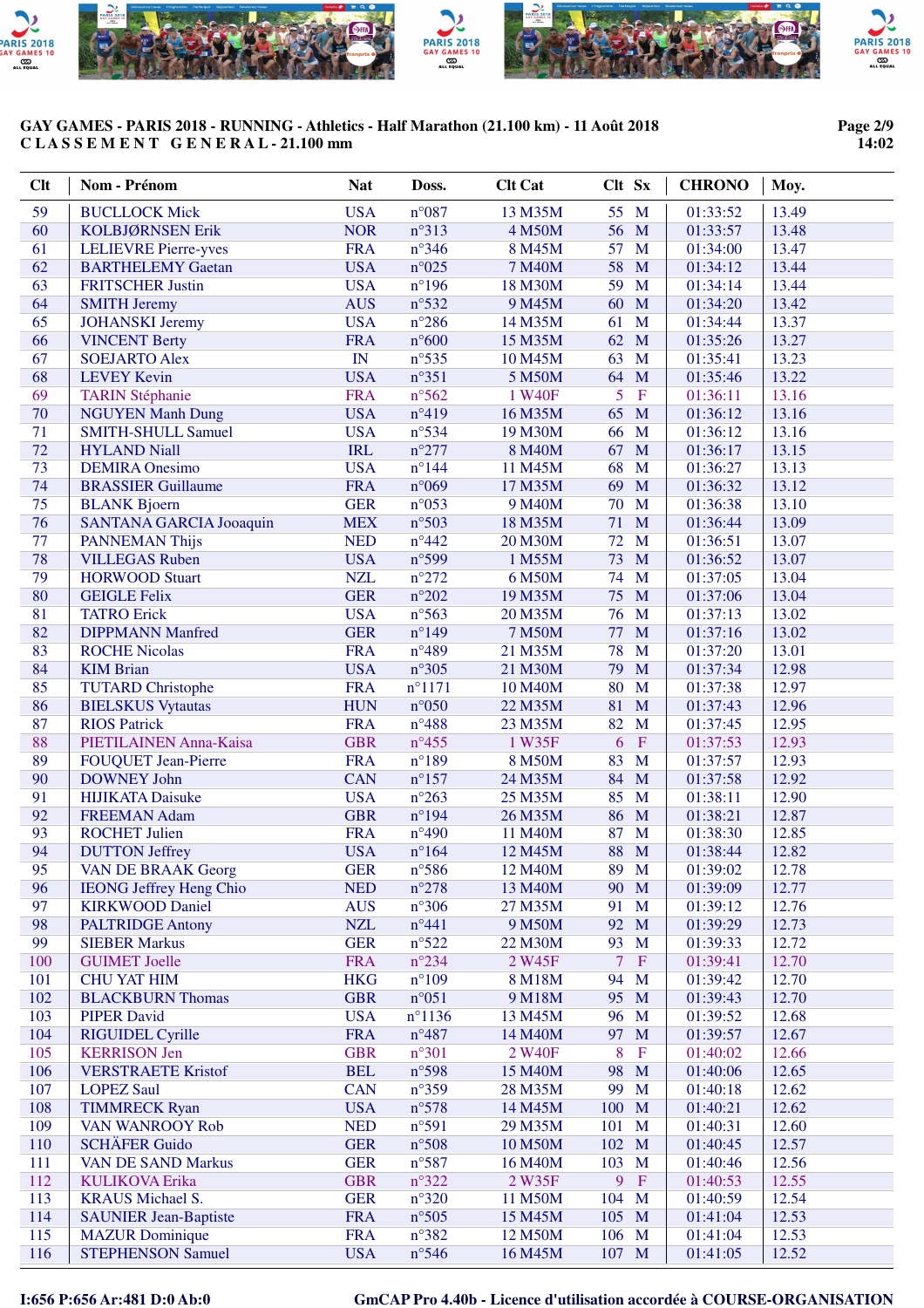

# **Page 3/9 14:02**

| Clt        | Nom - Prénom                                          | <b>Nat</b>               | Doss.                            | <b>Clt Cat</b>     | Clt Sx                                    | <b>CHRONO</b>        | Moy.           |
|------------|-------------------------------------------------------|--------------------------|----------------------------------|--------------------|-------------------------------------------|----------------------|----------------|
| 117        | <b>BELLIER Brice</b>                                  | <b>FRA</b>               | n°039                            | 30 M35M            | 108 M                                     | 01:41:10             | 12.52          |
| 118        | <b>POTTMEIER Alexander</b>                            | <b>GER</b>               | $n^{\circ}467$                   | 31 M35M            | 109 M                                     | 01:41:19             | 12.50          |
| 119        | <b>JEFFREYS Vicki</b>                                 | <b>AUS</b>               | $n^{\circ}284$                   | 2 W55F             | 10<br>$\mathbf{F}$                        | 01:41:28             | 12.48          |
| 120        | PARRA pablo                                           | <b>FRA</b>               | $n^{\circ}444$                   | 10 M18M            | 110 M                                     | 01:41:34             | 12.46          |
| 121        | <b>COLDMAN Timothy</b>                                | <b>GBR</b>               | $n^{\circ}114$                   | 17 M45M            | $\mathbf{M}$<br>111                       | 01:41:35             | 12.46          |
| 122        | <b>FERRAZ Pedro</b>                                   | <b>POR</b>               | $n^{\circ}180$                   | 17 M40M            | 112 M                                     | 01:41:36             | 12.46          |
| 123        | <b>CESKA Vaclav</b>                                   | <b>GBR</b>               | $n^{\circ}101$                   | 18 M40M            | 113 M                                     | 01:41:44             | 12.45          |
| 124        | <b>KENNEDY Angus</b>                                  | <b>USA</b>               | $n^{\circ}295$                   | 13 M50M            | 114 M                                     | 01:41:46             | 12.44<br>12.44 |
| 125<br>126 | <b>HAUGHIAN</b> eamonn<br><b>BERGQVIST Hakan</b>      | <b>SUI</b><br><b>SWE</b> | $n^{\circ}251$<br>n°047          | 19 M40M<br>2 M55M  | 115 M<br>116 M                            | 01:41:47<br>01:41:52 | 12.43          |
| 127        | <b>QUINN Ryan</b>                                     | <b>USA</b>               | $n^{\circ}473$                   | 32 M35M            | 117 M                                     | 01:41:57             | 12.42          |
| 128        | <b>BROLEWSKI Martin</b>                               | <b>GER</b>               | $n^{\circ}080$                   | 23 M30M            | 118<br>M                                  | 01:42:09             | 12.40          |
| 129        | <b>MALONEY Jim</b>                                    | <b>FRA</b>               | $n^{\circ}1109$                  | 3 M55M             | 119<br>M                                  | 01:42:43             | 12.33          |
| 130        | <b>PINAR Nicolas</b>                                  | <b>FRA</b>               | $n^{\circ}456$                   | 33 M35M            | 120<br>M                                  | 01:43:02             | 12.29          |
| 131        | <b>BERLIOT SORT JENSEN Paw</b>                        | <b>DEN</b>               | $n^{\circ}048$                   | 18 M45M            | 121<br>M                                  | 01:43:02             | 12.29          |
| 132        | <b>KERRISON John</b>                                  | <b>AUS</b>               | $n^{\circ}300$                   | 20 M40M            | 122 M                                     | 01:43:07             | 12.28          |
| 133        | <b>THERON Willem</b>                                  | <b>GBR</b>               | $n^{\circ}572$                   | 4 M55M             | 123<br>$\mathbf{M}$                       | 01:43:10             | 12.27          |
| 134        | <b>BULMAN Tim</b>                                     | <b>FRA</b>               | $n^{\circ}404$                   | 21 M40M            | 124 M                                     | 01:43:21             | 12.25          |
| 135        | <b>LAPORTE Leo</b>                                    | <b>FRA</b>               | $n^{\circ}332$                   | 24 M30M            | 125<br>$\mathbf{M}$                       | 01:43:25             | 12.24          |
| 136<br>137 | <b>MATIAS</b> Laverne<br><b>WERNER HAGEN Per-Olav</b> | <b>USA</b>               | $n^{\circ}379$                   | 14 M50M            | 126 M                                     | 01:43:31             | 12.23<br>12.21 |
| 138        | <b>RHEIN Christian</b>                                | <b>FRA</b><br><b>GER</b> | $n^{\circ}614$<br>$n^{\circ}484$ | 15 M50M<br>22 M40M | 127 M<br>128<br>M                         | 01:43:41<br>01:43:43 | 12.21          |
| 139        | <b>WOLLESEN Niels Thiesson</b>                        | <b>DEN</b>               | $n^{\circ}624$                   | 16 M50M            | 129<br>M                                  | 01:43:44             | 12.21          |
| 140        | <b>CLÉMENT</b> Stéphane                               | <b>FRA</b>               | $n^{\circ}111$                   | 23 M40M            | 130 M                                     | 01:43:52             | 12.19          |
| 141        | <b>WITTIG Christof</b>                                | <b>USA</b>               | $n^{\circ}622$                   | 17 M50M            | 131 M                                     | 01:44:00             | 12.17          |
| 142        | <b>PONS Guillaume</b>                                 | <b>FRA</b>               | $n^{\circ}464$                   | 34 M35M            | 132 M                                     | 01:44:05             | 12.16          |
| 143        | <b>SHIELDS Keith</b>                                  | <b>USA</b>               | $n^{\circ}517$                   | 19 M45M            | 133 M                                     | 01:44:07             | 12.16          |
| 144        | <b>MOTA Mario</b>                                     | <b>USA</b>               | $n^{\circ}411$                   | 18 M50M            | 134 M                                     | 01:44:12             | 12.15          |
| 145        | <b>RUSH Brandon</b>                                   | <b>USA</b>               | $n^{\circ}$ 1146                 | 19 M50M            | 135 M                                     | 01:44:33             | 12.11          |
| 146        | <b>LEBRUN-DAMIENS Emmanuel</b>                        | <b>USA</b>               | $n^{\circ}339$                   | 24 M40M            | 136 M                                     | 01:44:41             | 12.09          |
| 147        | <b>WYDER Ted</b>                                      | <b>USA</b>               | $n^{\circ}1185$                  | 20 M45M            | 137 M                                     | 01:44:44             | 12.09          |
| 148        | <b>WADDELL Catherine</b>                              | <b>USA</b>               | $n^{\circ}603$                   | 3 W35F             | 11<br>$\mathbf{F}$                        | 01:45:06             | 12.05<br>12.04 |
| 149<br>150 | <b>NEILSON Sarah</b><br><b>PIAZZA Edward</b>          | <b>USA</b><br><b>AUS</b> | $n^{\circ}415$<br>$n^{\circ}454$ | 2 W30F<br>35 M35M  | 12<br>$\mathbf{F}$<br>138<br>$\mathbf{M}$ | 01:45:07<br>01:45:18 | 12.02          |
| 151        | <b>BAUZON Jaszver</b>                                 | <b>USA</b>               | $n^{\circ}030$                   | 25 M30M            | 139<br>$\mathbf{M}$                       | 01:45:20             | 12.02          |
| 152        | <b>PERSOUD Michel</b>                                 | <b>FRA</b>               | $n^{\circ}451$                   | 20 M50M            | 140 M                                     | 01:45:30             | 12.00          |
| 153        | <b>HORWITZ David</b>                                  | <b>USA</b>               | $n^{\circ}271$                   | 21 M50M            | 141 M                                     | 01:45:37             | 11.99          |
| 154        | <b>THOMPSON Grace</b>                                 | <b>USA</b>               | $n^{\circ}575$                   | 4 W35F             | 13 F                                      | 01:45:41             | 11.98          |
| 155        | <b>STAFFORD Jonathan</b>                              | <b>AUS</b>               | $n^{\circ}540$                   | 25 M40M            | 142 M                                     | 01:45:43             | 11.98          |
| 156        | <b>LAMBERT</b> Cecile                                 | <b>FRA</b>               | $n^{\circ}326$                   | 5 W35F             | 14<br>$\mathbf{F}$                        | 01:45:59             | 11.95          |
| 157        | STEPHANIE MARKOVIC                                    | <b>FRA</b>               | $n^{\circ}545$                   | 3 W40F             | 15<br>$\mathbf F$                         | 01:45:59             | 11.95          |
| 158        | <b>FOX James</b>                                      | <b>GBR</b>               | $n^{\circ}190$                   | 26 M40M            | 143 M                                     | 01:46:11             | 11.92          |
| 159        | <b>BENN Chris</b>                                     | <b>GBR</b>               | $n^{\circ}042$                   | 11 M18M            | 144 M                                     | 01:46:11             | 11.92          |
| 160<br>161 | <b>CARAWAY David</b><br>POOLE Olivia                  | <b>USA</b><br><b>GBR</b> | $n^{\circ}095$<br>$n^{\circ}465$ | 21 M45M<br>6 W35F  | 145 M<br>16<br>$\mathbf{F}$               | 01:46:19<br>01:46:31 | 11.91<br>11.89 |
| 162        | <b>CARROLL Stephen</b>                                | <b>FRA</b>               | n°097                            | 26 M30M            | 146 M                                     | 01:46:33             | 11.88          |
| 163        | <b>BECART Arnaud</b>                                  | <b>FRA</b>               | $n^{\circ}034$                   | 36 M35M            | 147 M                                     | 01:46:34             | 11.88          |
| 164        | <b>VATAN</b> fabrice                                  | <b>FRA</b>               | $n^{\circ}594$                   | 22 M45M            | 148 M                                     | 01:46:36             | 11.88          |
| 165        | <b>KNIGHT</b> Ian                                     | <b>AUS</b>               | $n^{\circ}309$                   | 37 M35M            | 149 M                                     | 01:46:38             | 11.87          |
| 166        | <b>CONDEMI</b> Giovanni                               | <b>GBR</b>               | $n^{\circ}117$                   | 38 M35M            | 150 M                                     | 01:46:41             | 11.87          |
| 167        | <b>SILVA David</b>                                    | <b>USA</b>               | $n^{\circ}524$                   | 39 M35M            | 151 M                                     | 01:46:45             | 11.86          |
| 168        | <b>ANDERSON Jeffrey</b>                               | <b>USA</b>               | $n^{\circ}014$                   | 22 M50M            | 152 M                                     | 01:46:53             | 11.84          |
| 169        | <b>HORTON Mark</b>                                    | <b>AUS</b>               | $n^{\circ}270$                   | 23 M45M            | 153 M                                     | 01:46:55             | 11.84          |
| 170        | <b>VASIC</b> Durdija                                  | <b>FRA</b>               | $n^{\circ}1174$                  | 1 M65M             | 154 M                                     | 01:46:57             | 11.84          |
| 171        | <b>ALVAREZ Edwin</b>                                  | <b>USA</b>               | $n^{\circ}010$                   | 24 M45M            | 155 M                                     | 01:46:58             | 11.84          |
| 172<br>173 | <b>SORENSEN Michael Busk</b><br><b>PHILIP Robert</b>  | <b>DEN</b><br><b>NED</b> | $n^{\circ}$ 537                  | 5 M55M             | 156 M                                     | 01:47:03             | 11.83          |
| 174        | <b>CHEN Robert</b>                                    | <b>USA</b>               | $n^{\circ}453$<br>$n^{\circ}104$ | 25 M45M<br>27 M40M | 157 M<br>158 M                            | 01:47:10<br>01:47:17 | 11.81<br>11.80 |
|            |                                                       |                          |                                  |                    |                                           |                      |                |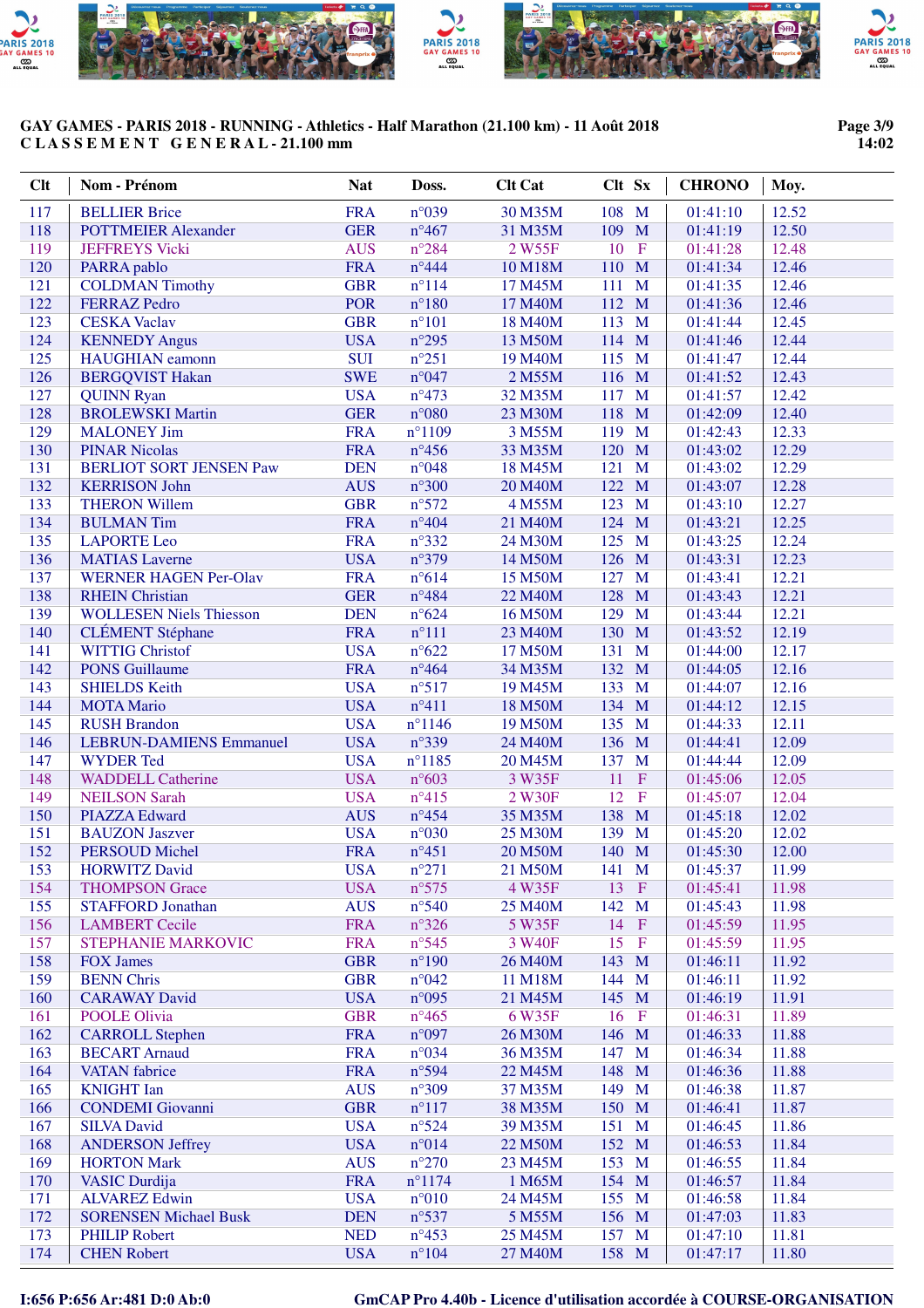

# **Page 4/9 14:02**

| Clt        | Nom - Prénom                                      | <b>Nat</b>               | Doss.                             | <b>Clt Cat</b>     | Clt Sx                     | <b>CHRONO</b>        | Moy.           |
|------------|---------------------------------------------------|--------------------------|-----------------------------------|--------------------|----------------------------|----------------------|----------------|
| 175        | <b>NEUMANN Paul</b>                               | <b>USA</b>               | $n^{\circ}418$                    | 23 M50M            | 159 M                      | 01:47:44             | 11.75          |
| 176        | <b>BROWN</b> Anthony                              | <b>USA</b>               | $n^{\circ}081$                    | 28 M40M            | 160 M                      | 01:47:46             | 11.75          |
| 177        | <b>GENET David</b>                                | <b>FRA</b>               | $n^{\circ}203$                    | 40 M35M            | 161 M                      | 01:47:48             | 11.74          |
| 178        | <b>TICKNER Jermaine</b>                           | <b>GBR</b>               | n°577                             | 41 M35M            | 162 M                      | 01:47:54             | 11.73          |
| 179        | <b>GREEN Benjamin</b>                             | <b>USA</b>               | $n^{\circ}225$                    | 42 M35M            | 163 M                      | 01:48:02             | 11.72          |
| 180        | <b>LEGENDRE Adrien</b>                            | <b>FRA</b>               | $n^{\circ}343$                    | 1 X35X             | X<br>$\mathbf{1}$          | 01:48:23             | 11.68          |
| 181        | <b>HELMARK</b> Søren                              | <b>DEN</b>               | $n^{\circ}256$                    | 29 M40M            | 164<br>$\mathbf{M}$        | 01:48:24             | 11.68          |
| 182        | <b>GOURDOUX Fabrice</b>                           | <b>FRA</b>               | $n^{\circ}217$                    | 26 M45M            | 165 M                      | 01:48:24             | 11.68          |
| 183        | <b>MAH Wally</b>                                  | <b>CAN</b>               | $n^{\circ}370$                    | 30 M40M            | 166 M                      | 01:48:26             | 11.68          |
| 184        | <b>PAGIS Bruno</b>                                | <b>FRA</b>               | $n^{\circ}438$                    | 27 M45M            | 167<br>$\mathbf{M}$        | 01:48:27             | 11.67          |
| 185        | <b>MCBRIDE</b> Christopher                        | <b>USA</b>               | $n^{\circ}384$                    | 28 M45M            | 168<br>$\mathbf{M}$        | 01:48:37             | 11.66          |
| 186        | SINGH CHHABRA Sukhdeep                            | <b>GBR</b>               | $n^{\circ}528$                    | 12 M18M            | 169<br>M                   | 01:48:37             | 11.66          |
| 187        | <b>FOLEY John</b>                                 | <b>USA</b>               | $n^{\circ}186$                    | 31 M40M            | M<br>170                   | 01:48:40             | 11.65          |
| 188        | <b>BUTTERFIELD Ryan</b>                           | <b>GBR</b>               | n°090                             | 27 M30M            | M<br>171                   | 01:49:01             | 11.61          |
| 189        | <b>THOMPSON David</b>                             | <b>AUS</b>               | $n^{\circ}574$                    | 6 M55M             | 172<br>M                   | 01:49:12             | 11.59          |
| 190        | <b>YEE</b> cameron                                | <b>USA</b>               | $n^{\circ}629$                    | 2 M60M             | 173<br>M                   | 01:49:16             | 11.59          |
| 191        | <b>MCALPINE Stephen</b>                           | <b>FRA</b>               | $n^{\circ}383$                    | 13 M18M            | 174 M                      | 01:49:27             | 11.57          |
| 192        | <b>GRENIER Benoit</b><br><b>CHRIS MACDONALD</b>   | <b>CAN</b>               | $n^{\circ}228$                    | 7 M55M             | 175<br>$\mathbf{M}$        | 01:49:27<br>01:49:33 | 11.57          |
| 193<br>194 |                                                   | <b>HKG</b><br><b>LUX</b> | $n^{\circ}108$<br>$n^{\circ}$ 146 | 29 M45M<br>3 W30F  | 176 M<br>17<br>$\mathbf F$ | 01:49:41             | 11.56<br>11.54 |
| 195        | <b>DENTZER Marie-Anne</b><br><b>DONOVAN Kevin</b> | <b>CAN</b>               | $n^{\circ}153$                    | 30 M45M            | 177<br>M                   | 01:49:43             | 11.54          |
| 196        | <b>MILLER Craig</b>                               | <b>AUS</b>               | n°399                             | 43 M35M            | 178<br>M                   | 01:49:47             | 11.53          |
| 197        | <b>GEREMIA Robert</b>                             | <b>USA</b>               | $n^{\circ}205$                    | 44 M35M            | 179<br>$\mathbf{M}$        | 01:49:49             | 11.53          |
| 198        | PIROLLI Bryan                                     | <b>FRA</b>               | $n^{\circ}460$                    | 28 M30M            | 180<br>$\mathbf{M}$        | 01:49:51             | 11.53          |
| 199        | <b>GRAVES Andrew</b>                              | <b>GBR</b>               | $n^{\circ}224$                    | 32 M40M            | 181<br>$\mathbf{M}$        | 01:50:10             | 11.49          |
| 200        | <b>SMITH Stuart</b>                               | <b>USA</b>               | $n^{\circ}531$                    | 8 M55M             | 182<br>$\mathbf{M}$        | 01:50:13             | 11.49          |
| 201        | <b>BRAUN Devin</b>                                | <b>USA</b>               | $n^{\circ}070$                    | 33 M40M            | 183<br>$\mathbf{M}$        | 01:50:14             | 11.49          |
| 202        | <b>RICE Pádraig</b>                               | <b>IRL</b>               | $n^{\circ}486$                    | 14 M18M            | 184 M                      | 01:50:16             | 11.48          |
| 203        | <b>REIN Annette</b>                               | <b>GER</b>               | $n^{\circ}479$                    | 3 W45F             | 18<br>$\mathbf F$          | 01:50:25             | 11.47          |
| 204        | <b>STROUSE Christopher</b>                        | <b>USA</b>               | $n^{\circ}550$                    | 45 M35M            | 185<br>$\mathbf{M}$        | 01:50:29             | 11.46          |
| 205        | <b>SPAETLING Robin</b>                            | <b>GER</b>               | $n^{\circ}$ 1157                  | 34 M40M            | 186 M                      | 01:50:37             | 11.45          |
| 206        | <b>SCHRAEDER Harald</b>                           | <b>FRA</b>               | $n^{\circ}511$                    | 24 M50M            | 187 M                      | 01:50:40             | 11.44          |
| 207        | <b>WISEMAN</b> Christopher                        | <b>USA</b>               | $n^{\circ}621$                    | 29 M30M            | 188 M                      | 01:51:08             | 11.39          |
| 208        | <b>SHIROTA Ken</b>                                | <b>USA</b>               | $n^{\circ}518$                    | 35 M40M            | 189<br>M                   | 01:51:14             | 11.38          |
| 209        | <b>KOOSAU Gonzalo</b>                             | <b>USA</b>               | $n^{\circ}316$                    | 36 M40M            | 190<br>$\mathbf{M}$        | 01:51:16             | 11.38          |
| 210        | <b>GRELLIER CATHY</b>                             | <b>FRA</b>               | $n^{\circ}227$                    | 4 W40F             | $\mathbf{F}$<br>19         | 01:51:21             | 11.37          |
| 211        | <b>MARKOWITZ Michael</b>                          | <b>USA</b>               | $n^{\circ}1112$                   | 25 M50M            | 191 M                      | 01:51:21             | 11.37          |
| 212        | <b>SILVA / RUBUS Bruno</b>                        | <b>POR</b>               | $n^{\circ}525$                    | 46 M35M            | 192 M                      | 01:51:44             | 11.33          |
| 213        | <b>BORN</b> Peter                                 | <b>GER</b>               | $n^{\circ}1020$                   | 2 M65M             | 193 M                      | 01:51:59             | 11.31          |
| 214        | <b>SADRANOWSKY Nadine</b>                         | <b>GER</b>               | $n^{\circ}499$                    | 7 W35F             | 20<br>$\mathbf{F}$         | 01:52:01             | 11.30          |
| 215        | <b>WEHRS Nikolai</b>                              | <b>GER</b>               | $n^{\circ}611$                    | 37 M40M            | 194 M                      | 01:52:10             | 11.29          |
| 216        | <b>KJAER Susse</b>                                | <b>DEN</b>               | $n^{\circ}307$                    | 3 W55F             | 21<br>$\mathbf{F}$         | 01:52:17             | 11.28          |
| 217        | <b>BERGERON Charles</b>                           | <b>USA</b>               | $n^{\circ}045$                    | 38 M40M            | 195 M                      | 01:52:25             | 11.26<br>11.25 |
| 218<br>219 | <b>LAVENDER Lemikas</b><br><b>ADUTT James</b>     | <b>USA</b><br><b>GBR</b> | $n^{\circ}335$<br>$n^{\circ}002$  | 47 M35M<br>26 M50M | 196 M<br>197 M             | 01:52:33<br>01:52:52 | 11.22          |
| 220        | <b>STANGE Rainer</b>                              | <b>FRA</b>               | $n^{\circ}541$                    | 27 M50M            | 198 M                      | 01:52:53             | 11.22          |
| 221        | <b>MAHER Neal</b>                                 | <b>CAN</b>               | $n^{\circ}371$                    | 31 M45M            | 199 M                      | 01:52:55             | 11.21          |
| 222        | <b>SCHNEIDER Jan</b>                              | <b>GER</b>               | $n^{\circ}510$                    | 39 M40M            | 200 M                      | 01:53:01             | 11.20          |
| 223        | <b>BERGERON Andrew</b>                            | <b>USA</b>               | $n^{\circ}046$                    | 48 M35M            | 201 M                      | 01:53:22             | 11.17          |
| 224        | <b>CIMANDER Ralf</b>                              | <b>GER</b>               | $n^{\circ}110$                    | 32 M45M            | 202 M                      | 01:53:22             | 11.17          |
| 225        | <b>FILAUDEAU Pierre</b>                           | <b>FRA</b>               | $n^{\circ}181$                    | 33 M45M            | 203 M                      | 01:53:27             | 11.16          |
| 226        | <b>DUNBAR Brian</b>                               | <b>USA</b>               | $n^{\circ}162$                    | 9 M55M             | 204 M                      | 01:53:34             | 11.15          |
| 227        | <b>SUREAU Mathieu</b>                             | <b>USA</b>               | $n^{\circ}$ 555                   | 40 M40M            | 205 M                      | 01:53:47             | 11.13          |
| 228        | <b>SHORR Randall</b>                              | <b>USA</b>               | $n^{\circ}519$                    | 3 M60M             | 206 M                      | 01:53:56             | 11.11          |
| 229        | <b>KOLPAKOVA Maria</b>                            | <b>RUS</b>               | $n^{\circ}315$                    | 4 W30F             | 22<br>$\mathbf{F}$         | 01:54:01             | 11.10          |
| 230        | <b>HOERBURGER Rob</b>                             | <b>USA</b>               | $n^{\circ}266$                    | 10 M55M            | 207 M                      | 01:54:20             | 11.07          |
| 231        | <b>LAVALETTE Claire</b>                           | <b>FRA</b>               | $n^{\circ}334$                    | 5 W40F             | 23<br>$\mathbf{F}$         | 01:54:22             | 11.07          |
| 232        | <b>INDENKAEMPEN Andreas</b>                       | <b>GER</b>               | $n^{\circ}281$                    | 41 M40M            | 208 M                      | 01:54:22             | 11.07          |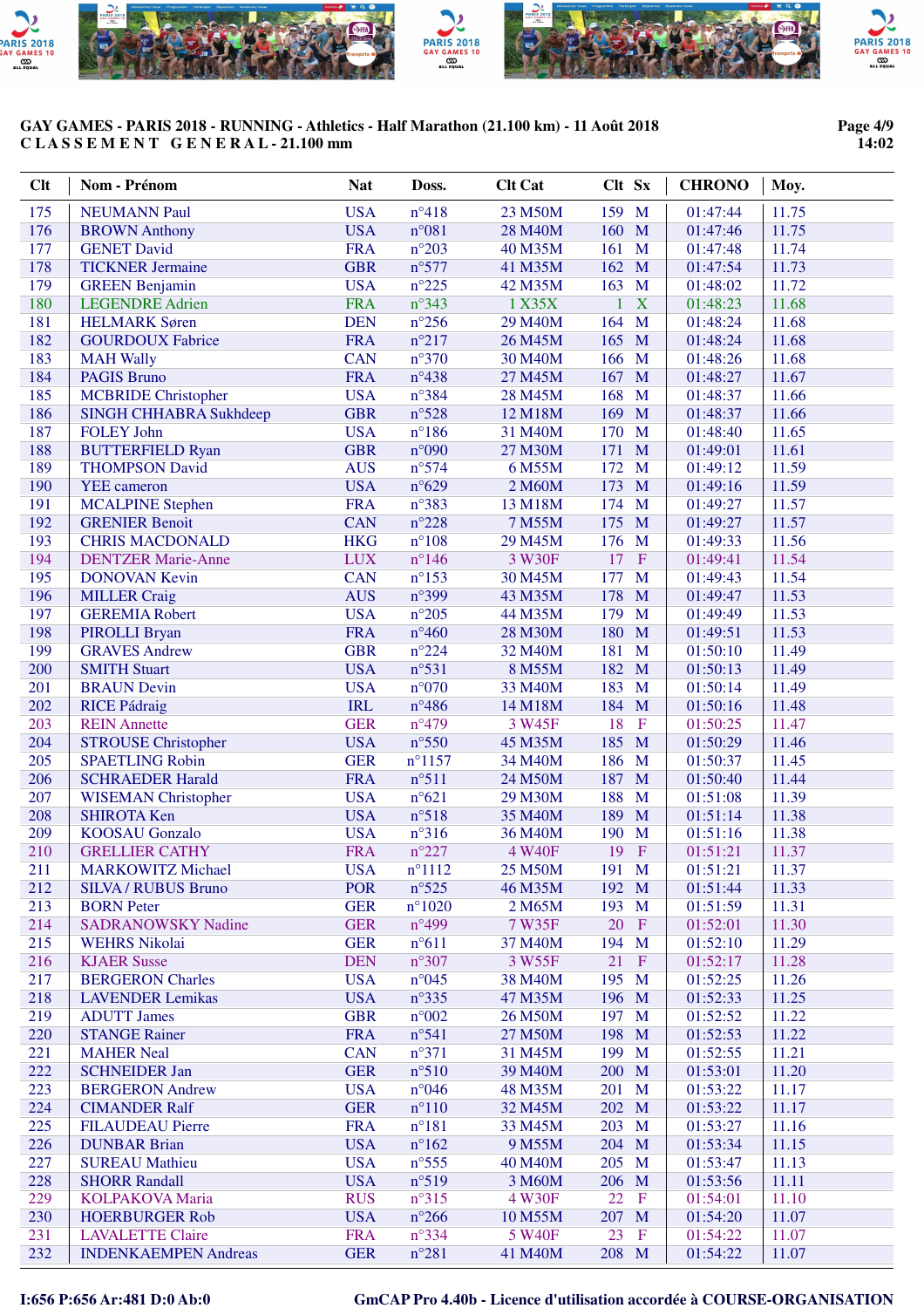

#### **Page 5/9 14:02**

| <b>Clt</b> | Nom - Prénom                                    | <b>Nat</b>               | Doss.                   | <b>Clt Cat</b>     | Clt Sx                         | <b>CHRONO</b>        | Moy.           |
|------------|-------------------------------------------------|--------------------------|-------------------------|--------------------|--------------------------------|----------------------|----------------|
| 233        | <b>DELHOMMEAU Olivier</b>                       | <b>FRA</b>               | $n^{\circ}$ 143         | 28 M50M            | 209 M                          | 01:54:24             | 11.07          |
| 234        | <b>KHATU Devesh</b>                             | <b>USA</b>               | $n^{\circ}303$          | 34 M45M            | 210 M                          | 01:54:32             | 11.05          |
| 235        | <b>DALLAIRE</b> Denis                           | <b>CAN</b>               | $n^{\circ}128$          | 35 M45M            | 211 M                          | 01:54:36             | 11.05          |
| 236        | <b>MEINZEL GERY</b>                             | <b>FRA</b>               | $n^{\circ}1116$         | 11 M55M            | 212 M                          | 01:54:48             | 11.03          |
| 237        | <b>ROTTENFUSSER Joe</b>                         | <b>GER</b>               | $n^{\circ}494$          | 3 M65M             | 213 M                          | 01:54:54             | 11.02          |
| 238        | <b>ULDUM</b> Teit                               | <b>DEN</b>               | n°584                   | 12 M55M            | 214 M                          | 01:54:56             | 11.02          |
| 239        | <b>GOURVEZ Benjamin</b>                         | <b>FRA</b>               | $n^{\circ}218$          | 30 M30M            | 215 M                          | 01:54:57             | 11.01          |
| 240        | <b>RENDERS</b> Tim                              | <b>GER</b>               | $n^{\circ}480$          | 31 M30M            | 216 M                          | 01:55:01             | 11.01          |
| 241        | <b>SALESA Annabel</b>                           | <b>FRA</b>               | $n^{\circ}500$          | 4 W45F             | 24<br>$\mathbf{F}$             | 01:55:15             | 10.99          |
| 242        | <b>BERDEAUX Florent</b>                         | <b>FRA</b>               | $n^{\circ}043$          | 42 M40M            | 217 M                          | 01:55:27             | 10.97          |
| 243        | <b>LIN</b> Ludwig                               | <b>USA</b>               | $n^{\circ}354$          | 36 M45M            | 218<br>$\mathbf{M}$            | 01:55:32             | 10.96          |
| 244        | <b>PAILLONCY Lionel</b>                         | <b>FRA</b>               | $n^{\circ}439$          | 49 M35M            | 219<br>M                       | 01:55:32             | 10.96          |
| 245        | <b>BEHRENS Wilken</b>                           | <b>GER</b>               | $n^{\circ}037$          | 50 M35M            | M<br>220                       | 01:55:48             | 10.93          |
| 246        | <b>PERL Martin</b>                              | <b>USA</b>               | $n^{\circ}448$          | 4 M60M             | 221<br>M                       | 01:55:50             | 10.93          |
| 247        | <b>WINARTA Gusti Komang</b>                     | <b>INA</b>               | n°619                   | 15 M18M            | 222<br>M                       | 01:55:59             | 10.92          |
| 248        | <b>HARRIS</b> Sophie                            | <b>GBR</b>               | $n^{\circ}244$          | 8 W35F             | 25<br>$\mathbf{F}$             | 01:56:03             | 10.91          |
| 249        | <b>HACKETT Maura</b>                            | <b>USA</b>               | $n^{\circ}238$          | 4 W55F             | 26<br>$\mathbf F$              | 01:56:07             | 10.90          |
| 250        | <b>STEHLE Barbara</b>                           | <b>GER</b>               | $n^{\circ}543$          | 1 W50F             | 27<br>$\mathbf{F}$             | 01:56:12             | 10.90          |
| 251        | <b>GIGLIO</b> Michael                           | <b>AUS</b>               | $n^{\circ}207$          | 43 M40M            | 223<br>M                       | 01:56:25             | 10.88          |
| 252        | <b>CAMPISI Michele</b>                          | <b>USA</b>               | $n^{\circ}092$          | 5 W45F             | 28<br>$\mathbf{F}$<br>M        | 01:56:36             | 10.86          |
| 253<br>254 | <b>KRAFFT Jörg</b><br><b>GRAHAM Alistair</b>    | <b>GER</b><br><b>AUS</b> | n°319<br>$n^{\circ}219$ | 13 M55M            | 224<br>225<br>$\mathbf{M}$     | 01:56:45             | 10.84<br>10.84 |
| 255        | <b>STROTZ Victor</b>                            | <b>FRA</b>               | n°549                   | 44 M40M<br>45 M40M | $\mathbf{M}$<br>226            | 01:56:49<br>01:56:55 | 10.83          |
| 256        | <b>CULVER Keith</b>                             | <b>USA</b>               | $n^{\circ}126$          | 2 M70M             | 227<br>M                       | 01:56:59             | 10.82          |
| 257        | <b>ECKMAN</b> Chad                              | <b>USA</b>               | $n^{\circ}166$          | 16 M18M            | 228<br>$\mathbf{M}$            | 01:57:06             | 10.81          |
| 258        | <b>DUGARD Reginald</b>                          | <b>USA</b>               | $n^{\circ}161$          | 14 M55M            | 229<br>M                       | 01:57:06             | 10.81          |
| 259        | <b>DONNELLY Marc</b>                            | <b>USA</b>               | $n^{\circ}152$          | 17 M18M            | 230 M                          | 01:57:26             | 10.78          |
| 260        | <b>DONNELLY Tom</b>                             | <b>USA</b>               | $n^{\circ}151$          | 37 M45M            | 231 M                          | 01:57:26             | 10.78          |
| 261        | <b>HOLINGER Mirjam</b>                          | <b>SUI</b>               | $n^{\circ}267$          | 5 W30F             | 29<br>$\mathbf{F}$             | 01:57:37             | 10.76          |
| 262        | <b>KRIEGER Peter</b>                            | <b>SUI</b>               | $n^{\circ}321$          | 46 M40M            | 232 M                          | 01:57:40             | 10.76          |
| 263        | <b>THAM Peter (Yu Leong)</b>                    | <b>NOR</b>               | n°571                   | 38 M45M            | 233 M                          | 01:57:59             | 10.73          |
| 264        | <b>WILLSON Reg</b>                              | <b>USA</b>               | $n^{\circ}618$          | 15 M55M            | 234 M                          | 01:57:59             | 10.73          |
| 265        | <b>HAUGHIAN</b> Grace                           | <b>IRL</b>               | $n^{\circ}252$          | 6 W30F             | 30<br>$\mathbf{F}$             | 01:58:02             | 10.73          |
| 266        | <b>LIGHTFOOT Andrew</b>                         | <b>GBR</b>               | $n^{\circ}352$          | 47 M40M            | 235 M                          | 01:58:08             | 10.72          |
| 267        | KOIZUMI Kei                                     | <b>USA</b>               | $n^{\circ}312$          | 29 M50M            | 236 M                          | 01:58:11             | 10.71          |
| 268        | <b>TERRASSON Philippe</b>                       | <b>FRA</b>               | $n^{\circ}$ 568         | 48 M40M            | 237 M                          | 01:58:18             | 10.70          |
| 269        | <b>ANDERSSON Mikael</b>                         | <b>SWE</b>               | $n^{\circ}016$          | 30 M50M            | $238$ M                        | 01:58:19             | 10.70          |
| 270        | <b>SULEWSKI Adam</b>                            | <b>USA</b>               | $n^{\circ}$ 553         | 51 M35M            | 239 M                          | 01:58:20             | 10.70          |
| 271        | <b>NANCE Andrew</b>                             | <b>USA</b>               | $n^{\circ}259$          | 31 M50M            | 240 M                          | 01:58:28             | 10.69          |
| 272        | <b>BASSETTO</b> Anacleto junior                 | <b>BRA</b>               | $n^{\circ}026$          | 32 M50M            | 241 M                          | 01:58:30             | 10.68          |
| 273        | <b>MURPHY David</b>                             | <b>AUS</b>               | $n^{\circ}412$          | 52 M35M            | 242 M                          | 01:58:33             | 10.68          |
| 274        | <b>LAFARGE Lionel</b>                           | <b>FRA</b>               | $n^{\circ}324$          | 49 M40M            | 243 M                          | 01:58:39             | 10.67          |
| 275        | <b>ERPENBECK Bernd</b>                          | <b>USA</b>               | $n^{\circ}175$          | 33 M50M            | 244 M                          | 01:58:42             | 10.67          |
| 276        | <b>TARAPCÍK</b> Ivan                            | <b>SLK</b>               | $n^{\circ}561$          | 50 M40M            | 245 M                          | 01:58:42             | 10.67          |
| 277        | <b>LUSCRI</b> Lorry                             | <b>USA</b>               | $n^{\circ}366$          | 6 W40F             | 31<br>$_{\rm F}$               | 01:59:05             | 10.63          |
| 278        | FITZGERALD Kirsty                               | <b>GBR</b>               | $n^{\circ}183$          | 7 W30F             | 32<br>$\mathbf{F}$             | 01:59:06             | 10.63          |
| 279        | <b>DAVIS-FORD James</b>                         | <b>USA</b>               | $n^{\circ}131$          | 2 X35X             | $\overline{2}$<br>$\mathbf{X}$ | 01:59:11             | 10.62          |
| 280        | <b>KO</b> Yik Fei                               | <b>HKG</b>               | $n^{\circ}310$          | 18 M18M            | 246 M                          | 01:59:29             | 10.60<br>10.59 |
| 281<br>282 | <b>CAVRINI Eric</b><br><b>DONNADIEU Bernard</b> | <b>FRA</b><br><b>FRA</b> | n°099<br>$n^{\circ}150$ | 34 M50M<br>16 M55M | 247 M<br>248<br>$\mathbf{M}$   | 01:59:31<br>01:59:31 | 10.59          |
| 283        | <b>LANDMESSER Diana</b>                         | <b>GER</b>               | $n^{\circ}327$          | 6 W45F             | 33<br>$\mathbf{F}$             | 01:59:41             | 10.58          |
| 284        | <b>KEOHANE Michael</b>                          | <b>USA</b>               | $n^{\circ}297$          | 35 M50M            | 249 M                          | 01:59:44             | 10.57          |
| 285        | <b>MEYER Anita</b>                              | <b>GER</b>               | $n^{\circ}397$          | 5 W55F             | 34<br>$\mathbf{F}$             | 01:59:44             | 10.57          |
| 286        | <b>SCHUMACHER Andrew</b>                        | <b>USA</b>               | $n^{\circ}$ 133         | 53 M35M            | 250 M                          | 01:59:50             | 10.57          |
| 287        | <b>MANUEL Lawrence</b>                          | <b>USA</b>               | $n^{\circ}375$          | 36 M50M            | 251 M                          | 01:59:56             | 10.56          |
| 288        | <b>RICE Gary</b>                                | <b>USA</b>               | $n^{\circ}485$          | 51 M40M            | 252 M                          | 01:59:59             | 10.55          |
| 289        | <b>NUNEZ Michael</b>                            | <b>USA</b>               | $n^{\circ}423$          | 32 M30M            | 253 M                          | 02:00:01             | 10.55          |
| 290        | <b>MICHAEL Gregory</b>                          | <b>USA</b>               | $n^{\circ}398$          | 19 M18M            | 254 M                          | 02:00:01             | 10.55          |
|            |                                                 |                          |                         |                    |                                |                      |                |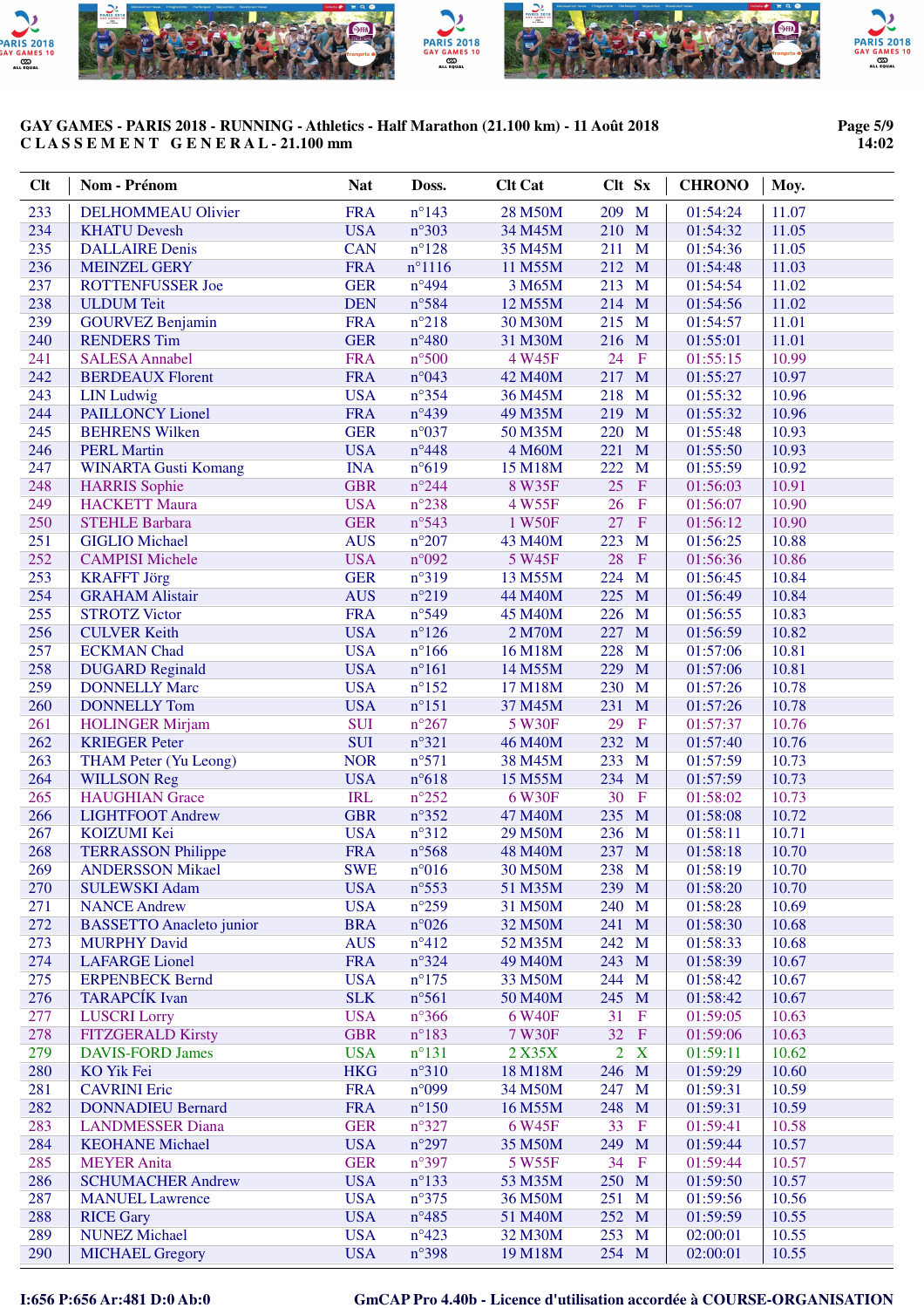

#### **Page 6/9 14:02**

| Clt        | Nom - Prénom                                    | <b>Nat</b>               | Doss.           | <b>Clt Cat</b>    | Clt Sx                  | <b>CHRONO</b>        | Moy.           |
|------------|-------------------------------------------------|--------------------------|-----------------|-------------------|-------------------------|----------------------|----------------|
| 291        | <b>LEFEVRE</b> Sophie                           | <b>FRA</b>               | $n^{\circ}342$  | 7 W45F            | 35<br>$\mathbf{F}$      | 02:00:28             | 10.51          |
| 292        | <b>STOLL Stephan</b>                            | <b>GER</b>               | $n^{\circ}1161$ | 17 M55M           | 255 M                   | 02:00:31             | 10.51          |
| 293        | <b>MCMAHON Ryan</b>                             | <b>AUS</b>               | $n^{\circ}393$  | 54 M35M           | 256 M                   | 02:00:31             | 10.51          |
| 294        | <b>NGUYEN Hoang-Tung</b>                        | <b>FRA</b>               | $n^{\circ}420$  | 33 M30M           | 257<br>$\mathbf{M}$     | 02:00:31             | 10.51          |
| 295        | <b>COLLEOC</b> alain                            | <b>FRA</b>               | $n^{\circ}115$  | 18 M55M           | 258 M                   | 02:00:33             | 10.50          |
| 296        | <b>RUTGERS Andrew</b>                           | <b>NED</b>               | $n^{\circ}496$  | 55 M35M           | 259 M                   | 02:00:35             | 10.50          |
| 297        | POORIANANA christ                               | <b>FRA</b>               | $n^{\circ}466$  | 56 M35M           | 260 M                   | 02:00:37             | 10.50          |
| 298        | <b>HART</b> Patrick                             | <b>USA</b>               | $n^{\circ}246$  | 57 M35M           | 261 M                   | 02:00:40             | 10.49          |
| 299        | <b>HARWOOD</b> Michael                          | <b>USA</b>               | $n^{\circ}249$  | 37 M50M           | 262 M                   | 02:00:56             | 10.47          |
| 300        | <b>MYERS Gregory</b>                            | <b>USA</b>               | $n^{\circ}414$  | 5 M60M            | 263 M                   | 02:00:59             | 10.46          |
| 301        | <b>BARTOLO Robert</b>                           | <b>USA</b>               | $n^{\circ}1013$ | 38 M50M           | 264 M                   | 02:01:05             | 10.46          |
| 302        | <b>WOODS Calvin Hilario</b>                     | <b>USA</b>               | $n^{\circ}625$  | 58 M35M           | 265<br>$\mathbf{M}$     | 02:01:08             | 10.45          |
| 303        | <b>VEGA ORTIZ Henry</b>                         | <b>PUR</b>               | $n^{\circ}595$  | 39 M45M           | 266<br>M                | 02:01:09             | 10.45          |
| 304        | <b>SUGARMAN Rebecca</b>                         | <b>CAN</b>               | $n^{\circ}552$  | 1 W65F            | 36<br>$\mathbf{F}$      | 02:01:24             | 10.43          |
| 305        | <b>SIMONEAU Christian</b>                       | <b>CAN</b>               | $n^{\circ}527$  | 40 M45M           | 267<br>M                | 02:01:31             | 10.42          |
| 306        | <b>MASSIE Clifford</b>                          | <b>USA</b>               | $n^{\circ}378$  | 19 M55M           | 268<br>M                | 02:02:01             | 10.38          |
| 307        | <b>O'SULLIVAN Aaron</b>                         | <b>IRL</b>               | $n^{\circ}434$  | 20 M18M           | M<br>269                | 02:02:27             | 10.34          |
| 308        | <b>NYE</b> Peter                                | <b>USA</b>               | $n^{\circ}424$  | 6 M60M            | M<br>270                | 02:02:33             | 10.33          |
| 309        | <b>QUINN Conor</b>                              | <b>AUS</b>               | $n^{\circ}472$  | 59 M35M           | 271<br>M                | 02:02:34             | 10.33          |
| 310        | <b>LIMA</b> Lionel                              | <b>POR</b>               | $n^{\circ}353$  | 21 M18M           | 272<br>M                | 02:02:35             | 10.33          |
| 311        | <b>LAINE Richard</b>                            | <b>FRA</b>               | $n^{\circ}325$  | 34 M30M           | 273<br>M                | 02:03:08             | 10.28          |
| 312        | HAUDRECHY MICKAEL                               | <b>FRA</b>               | $n^{\circ}250$  | 35 M30M           | 274<br>M                | 02:03:09             | 10.28          |
| 313        | <b>COURTIN Nicolas</b>                          | <b>FRA</b>               | $n^{\circ}122$  | 41 M45M           | 275<br>M                | 02:03:33             | 10.25          |
| 314        | <b>DA ROCHA FILHO Jales</b>                     | <b>BRA</b>               | $n^{\circ}127$  | 52 M40M           | 276<br>M<br>$\mathbf F$ | 02:03:44             | 10.23          |
| 315<br>316 | <b>SCELLIER SYLVIA</b>                          | <b>FRA</b><br><b>AUS</b> | n°507<br>n°038  | 8 W45F<br>42 M45M | 37<br>277<br>M          | 02:03:48<br>02:03:51 | 10.23<br>10.22 |
| 317        | <b>BELIER Cyril</b><br><b>BUYSSENS Benjamin</b> | <b>FRA</b>               | n°091           | 36 M30M           | 278<br>M                | 02:04:00             | 10.21          |
| 318        | <b>SCHROEDER Les</b>                            | <b>USA</b>               | n°512           | 4 M65M            | 279<br>M                | 02:04:09             | 10.20          |
| 319        | <b>RODGERS</b> Stephen                          | <b>USA</b>               | $n^{\circ}491$  | 3 M70M            | 280<br>$\mathbf{M}$     | 02:04:17             | 10.19          |
| 320        | <b>BROWN Allison</b>                            | <b>GER</b>               | n°083           | 1 W60F            | 38<br>$\rm F$           | 02:04:33             | 10.17          |
| 321        | <b>BRETON ANDRE</b>                             | <b>FRA</b>               | $n^{\circ}073$  | 20 M55M           | 281<br>$\mathbf{M}$     | 02:04:35             | 10.16          |
| 322        | <b>PRYDE David</b>                              | <b>AUS</b>               | $n^{\circ}1138$ | 43 M45M           | 282 M                   | 02:04:38             | 10.16          |
| 323        | <b>VELDHUIS Jan</b>                             | <b>NED</b>               | n°597           | 5 M65M            | 283 M                   | 02:04:48             | 10.15          |
| 324        | <b>VANDEVILLE Bertrand</b>                      | <b>USA</b>               | $n^{\circ}592$  | 7 M60M            | 284 M                   | 02:04:51             | 10.14          |
| 325        | <b>SCHULZ Gerrit</b>                            | <b>GER</b>               | n°514           | 1 M75M            | 285 M                   | 02:04:55             | 10.14          |
| 326        | <b>GRYDSUK James</b>                            | <b>FRA</b>               | $n^{\circ}232$  | 44 M45M           | 286 M                   | 02:05:03             | 10.13          |
| 327        | <b>LYNCH Frankie</b>                            | <b>GBR</b>               | $n^{\circ}369$  | 6 W55F            | 39 F                    | 02:05:07             | 10.12          |
| 328        | <b>PACAUX Marie</b>                             | <b>FRA</b>               | $n^{\circ}435$  | 9 W45F            | 40 F                    | 02:05:21             | 10.10          |
| 329        | <b>LIU</b> Yan                                  | <b>USA</b>               | $n^{\circ}356$  | 21 M55M           | 287 M                   | 02:05:51             | 10.06          |
| 330        | <b>LANE</b> Greg                                | <b>CAN</b>               | $n^{\circ}329$  | 22 M55M           | 288<br>M                | 02:05:53             | 10.06          |
| 331        | <b>ROUAUD Alexis</b>                            | <b>FRA</b>               | $n^{\circ}495$  | 22 M18M           | 289<br>M                | 02:06:08             | 10.04          |
| 332        | <b>SANTNER Christian</b>                        | <b>AUT</b>               | $n^{\circ}504$  | 39 M50M           | 290<br>M                | 02:06:15             | 10.03          |
| 333        | <b>DE CRAENE Mathieu</b>                        | <b>FRA</b>               | $n^{\circ}$ 135 | 60 M35M           | M<br>291                | 02:06:17             | 10.03          |
| 334        | <b>LE DAËRON Sophie</b>                         | <b>FRA</b>               | $n^{\circ}337$  | 2 W50F            | 41<br>$\mathbf{F}$      | 02:06:39             | 10.00          |
| 335        | <b>MORRELL Paul</b>                             | <b>USA</b>               | $n^{\circ}407$  | 8 M60M            | 292 M                   | 02:06:54             | 9.98           |
| 336        | <b>COHN Nicholas</b>                            | <b>NED</b>               | $n^{\circ}113$  | 23 M55M           | 293 M                   | 02:07:03             | 9.97           |
| 337        | <b>BLANK Andrew</b>                             | <b>USA</b>               | $n^{\circ}054$  | 40 M50M           | 294<br>M                | 02:07:09             | 9.96           |
| 338        | <b>BARCUS</b> Dawn                              | <b>USA</b>               | $n^{\circ}023$  | 10 W45F           | 42<br>$\mathbf{F}$      | 02:07:14             | 9.95           |
| 339        | <b>DAVILA-JIJON Pablo</b>                       | <b>GBR</b>               | $n^{\circ}129$  | 45 M45M           | 295 M                   | 02:07:23             | 9.94           |
| 340        | <b>DOUMBIA SEKOUBA</b>                          | <b>FRA</b>               | $n^{\circ}156$  | 61 M35M           | 296 M                   | 02:07:32             | 9.93           |
| 341        | <b>FRAGKOS Dimitrios</b>                        | <b>GBR</b>               | $n^{\circ}192$  | 53 M40M           | 297<br>$\mathbf{M}$     | 02:07:47             | 9.91           |
| 342        | <b>BROWN</b> Joshua                             | <b>USA</b>               | $n^{\circ}082$  | 62 M35M           | 298<br>M                | 02:07:55             | 9.90           |
| 343        | <b>SCHUBERT Gregory</b>                         | <b>USA</b>               | $n^{\circ}513$  | 9 M60M            | 299<br>M                | 02:08:02             | 9.89           |
| 344        | LEJEUNE olivia                                  | <b>FRA</b>               | $n^{\circ}345$  | 9 W35F            | 43<br>$\mathbf{F}$      | 02:08:03             | 9.89           |
| 345        | <b>BROADBENT Robert</b>                         | <b>USA</b>               | $n^{\circ}1023$ | 63 M35M           | 300 M                   | 02:08:04             | 9.89           |
| 346        | <b>LE CAM Alexandra</b>                         | <b>GBR</b>               | $n^{\circ}336$  | 10 W35F           | 44<br>$\mathbf{F}$      | 02:08:09             | 9.88           |
| 347        | PATTERSON John                                  | <b>USA</b>               | $n^{\circ}446$  | 10 M60M           | 301 M                   | 02:08:16             | 9.87           |
| 348        | <b>TEEGEN Björn</b>                             | <b>GER</b>               | $n^{\circ}$ 565 | 54 M40M           | 302 M                   | 02:08:20             | 9.87           |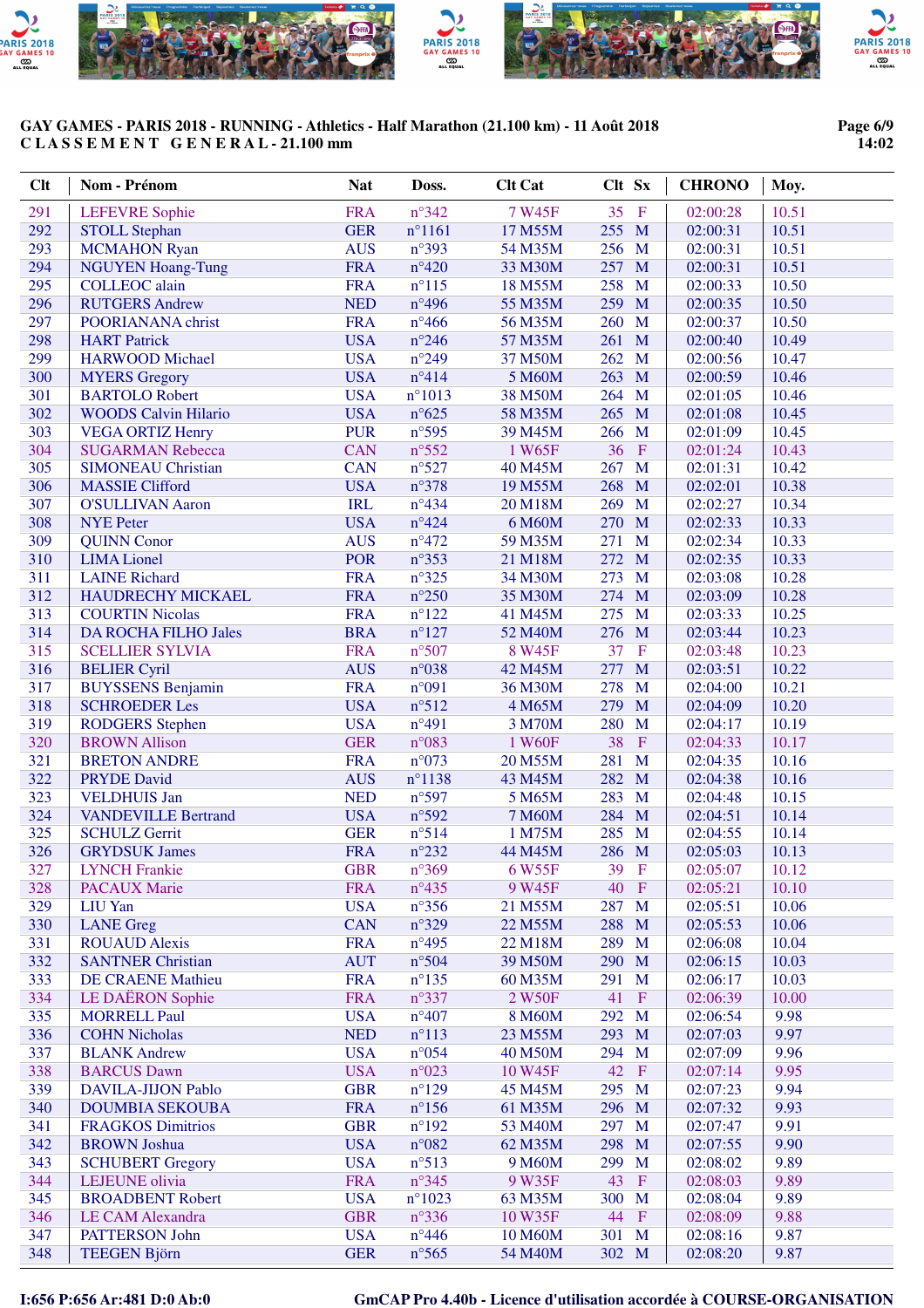

#### **Page 7/9 14:02**

| 349<br><b>GER</b><br>$n^{\circ}160$<br>303 M<br><b>DUBENHORST Jens</b><br>24 M55M<br>02:08:30<br>9.85<br>350<br><b>AUS</b><br>$n^{\circ}102$<br>304 M<br>9.84<br><b>CHAN Tsi Wai Raphael</b><br>46 M45M<br>02:08:36<br>351<br><b>USA</b><br>$n^{\circ}612$<br>305 M<br>9.84<br>37 M30M<br>02:08:38<br><b>WEI</b> Bob<br>352<br><b>USA</b><br>$n^{\circ}302$<br>306 M<br>9.84<br><b>KERSHAW John</b><br>47 M45M<br>02:08:42<br>353<br><b>POL</b><br>$n^{\circ}$ 557<br>307<br>M<br>9.82<br><b>SUVOROV Vladyslav</b><br>23 M18M<br>02:08:53<br>354<br><b>NED</b><br>$n^{\circ}118$<br>45<br>$\rm F$<br>9.77<br><b>COOMANS Helen</b><br>11 W45F<br>02:09:39<br>355<br><b>NED</b><br>$n^{\circ}590$<br>46<br>$\mathbf{F}$<br>9.77<br><b>VAN MEER mieke</b><br>11 W35F<br>02:09:39<br>356<br><b>USA</b><br>$n^{\circ}248$<br>308<br>M<br>9.72<br><b>HARVEY</b> Greg<br>41 M50M<br>02:10:17<br>357<br><b>SUI</b><br>47<br>$\mathbf F$<br>9.71<br><b>ENG-KAEMPFER Barbara</b><br>$n^{\circ}173$<br>3 W50F<br>02:10:20<br>358<br><b>FRA</b><br>$n^{\circ}289$<br>309<br>M<br>9.69<br>55 M40M<br><b>JULY Damien</b><br>02:10:36<br>359<br><b>FRA</b><br>n°093<br>310<br>M<br>9.69<br><b>CANAL Frédéric</b><br>42 M50M<br>02:10:38<br>360<br><b>USA</b><br>$n^{\circ}237$<br>48<br>$\mathbf F$<br>9.69<br>12 W45F<br><b>MOSCOSO</b> Francia<br>02:10:40<br>49<br>$\mathbf{F}$<br>361<br><b>GER</b><br>$n^{\circ}008$<br>4 W50F<br>9.68<br><b>ALPHONS</b> Stephanie<br>02:10:44<br>362<br><b>NED</b><br><b>DE VISSER Hans</b><br>$n^{\circ}139$<br>311<br>M<br>9.65<br>25 M55M<br>02:11:12<br>363<br>$n^{\circ}201$<br>50<br><b>GEFFROY</b> brigitte<br><b>FRA</b><br>7 W55F<br>$\mathbf F$<br>9.61<br>02:11:45<br>364<br>$n^{\circ}567$<br><b>TEPLANSKY Michael</b><br><b>USA</b><br>312 M<br>02:12:17<br>9.57<br>64 M35M<br>365<br><b>GBR</b><br>$n^{\circ}059$<br><b>BOHLIN Rainer</b><br>313<br>M<br>02:12:36<br>9.55<br>56 M40M<br>$n^{\circ}273$<br>366<br><b>USA</b><br>314<br>M<br>02:12:36<br>9.55<br><b>HUG</b> Zac<br>57 M40M<br>367<br><b>GBR</b><br>$n^{\circ}075$<br>51<br><b>BRIDGMAN Rebecca</b><br>7 W40F<br>$\mathbf F$<br>02:12:41<br>9.54<br>368<br><b>AUS</b><br>$n^{\circ}395$<br>315 M<br>02:12:45<br>9.54<br><b>MCNICOL Liam</b><br>65 M35M<br>369<br><b>USA</b><br>$n^{\circ}067$<br>316 M<br>02:13:03<br>9.52<br><b>BOYLE Neal</b><br>66 M35M<br>370<br><b>CAN</b><br>$n^{\circ}610$<br>M<br>9.51<br><b>WEBB</b> Don<br>6 M65M<br>317<br>02:13:07<br>371<br><b>NED</b><br>318<br>M<br>9.50<br><b>BARTELS</b> Peter<br>$n^{\circ}024$<br>2 M75M<br>02:13:14<br>372<br><b>USA</b><br>$n^{\circ}613$<br>319<br>M<br><b>WEINBERG Assaf</b><br>67 M35M<br>02:13:27<br>9.49<br>373<br><b>FRA</b><br>$n^{\circ}221$<br>320<br>M<br>9.48<br><b>GRANIER-SAEZ PATRICE</b><br>26 M55M<br>02:13:33<br>374<br><b>USA</b><br>$n^{\circ}136$<br>321<br>M<br>9.43<br>DE GUZMAN Edward<br>68 M35M<br>02:14:17<br>375<br><b>FRA</b><br>$n^{\circ}028$<br>322<br>9.38<br><b>BAUDET Sébastien</b><br>58 M40M<br>$\mathbf{M}$<br>02:15:02<br>376<br><b>USA</b><br>$n^{\circ}331$<br>323<br>M<br>9.35<br><b>LAONIPON Donald</b><br>59 M40M<br>02:15:27<br>377<br><b>HKG</b><br>$n^{\circ}364$<br>324<br>$\mathbf{M}$<br>9.34<br><b>LUK Solomon</b><br>38 M30M<br>02:15:38<br>325<br>378<br><b>FRA</b><br>$n^{\circ}056$<br>$\mathbf{M}$<br>9.33<br><b>BOCUS IMTIAZ</b><br>69 M35M<br>02:15:38<br>379<br><b>USA</b><br>$n^{\circ}132$<br>326 M<br>9.33<br><b>DAY</b> Shawn<br>27 M55M<br>02:15:44<br><b>FRA</b><br>380<br>$n^{\circ}258$<br>327<br>M<br>9.31<br><b>HERBIGNIAUX Benoit</b><br>24 M18M<br>02:15:56<br>381<br><b>USA</b><br>n°583<br>328<br>9.28<br><b>TRAN John</b><br>60 M40M<br>M<br>02:16:27<br><b>BRA</b><br>382<br>329<br>M<br>9.28<br><b>DE CAMPOS Marcos Renato</b><br>$n^{\circ}134$<br>43 M50M<br>02:16:29<br>383<br><b>USA</b><br>330<br>M<br>9.27<br><b>PLUMMER Gerald</b><br>$n^{\circ}463$<br>44 M50M<br>02:16:37<br>384<br><b>USA</b><br>331<br>M<br>9.26<br><b>SORMANI Kenneth</b><br>$n^{\circ}538$<br>28 M55M<br>02:16:40<br>385<br>332 M<br><b>USA</b><br>$n^{\circ}185$<br>70 M35M<br>9.26<br><b>FOGLE James</b><br>02:16:42<br>386<br><b>SCHON Allan</b><br><b>USA</b><br>$n^{\circ}1150$<br>71 M35M<br>333 M<br>02:16:55<br>9.25<br>387<br><b>USA</b><br>$n^{\circ}215$<br><b>GORDON Daniel</b><br>72 M35M<br>334 M<br>02:17:02<br>9.24<br>388<br><b>FRA</b><br><b>ADAMS</b> David<br>$n^{\circ}1001$<br>335 M<br>02:17:16<br>9.22<br>11 M60M<br>389<br><b>BECKER Julie</b><br><b>FRA</b><br>$n^{\circ}036$<br>2 W18F<br>52<br>$\mathbf{F}$<br>02:17:27<br>9.21<br>390<br><b>USA</b><br>$n^{\circ}585$<br>336 M<br><b>VALINS Dan</b><br>61 M40M<br>02:17:46<br>9.19<br>391<br>$n^{\circ}601$<br><b>VITRAC Jean-Louis</b><br><b>FRA</b><br>12 M60M<br>337 M<br>02:18:56<br>9.11<br>392<br><b>USA</b><br>$n^{\circ}242$<br><b>HANSON Charles</b><br>4 M70M<br>338<br>$\mathbf{M}$<br>02:19:24<br>9.08<br>393<br><b>GER</b><br>$n^{\circ}223$<br>53<br><b>BRASCH Nikolina</b><br>8 W55F<br>$\mathbf F$<br>02:19:42<br>9.06<br>394<br><b>FRA</b><br>$n^{\circ}032$<br>54<br>$\mathbf{F}$<br><b>BEAUFOUR Virginie</b><br>8 W40F<br>02:20:07<br>9.04<br>395<br>55<br><b>SÄNGER Angelika</b><br><b>GER</b><br>$n^{\circ}502$<br>9 W55F<br>$\mathbf{F}$<br>02:20:17<br>9.03<br>396<br><b>CARBUTO Michael</b><br><b>USA</b><br>$n^{\circ}1032$<br>339 M<br>9.02<br>7 M65M<br>02:20:25<br>340 M<br>397<br><b>PITCHES David</b><br><b>USA</b><br>$n^{\circ}461$<br>5 M70M<br>02:20:43<br>9.00<br>398<br><b>LESIRE</b> Arnaud<br><b>FRA</b><br>$n^{\circ}348$<br>341<br>$\mathbf{M}$<br>02:21:10<br>8.97<br>29 M55M<br>399<br><b>FRA</b><br>$n^{\circ}283$<br>342 M<br><b>JEANNIN Pascal</b><br>30 M55M<br>02:21:10<br>8.97<br><b>USA</b><br>400<br>$n^{\circ}617$<br>31 M55M<br>343 M<br>02:21:36<br><b>WHITELEATHER Scott</b><br>8.94<br><b>USA</b><br>401<br>$n^{\circ}254$<br>344 M<br><b>HEGEMAN Mark</b><br>13 M60M<br>02:21:43<br>8.93<br>402<br><b>PARR Glenn</b><br><b>USA</b><br>$n^{\circ}443$<br>345 M<br>02:21:51<br>8.93<br>32 M55M<br>403<br><b>USA</b><br>DOUANGPHAYVAN Joseph<br>$n^{\circ}155$<br>346 M<br>02:22:41<br>8.87<br>62 M40M | Clt | Nom - Prénom | <b>Nat</b> | Doss.          | <b>Clt Cat</b> | Clt Sx | <b>CHRONO</b> | Moy. |
|-------------------------------------------------------------------------------------------------------------------------------------------------------------------------------------------------------------------------------------------------------------------------------------------------------------------------------------------------------------------------------------------------------------------------------------------------------------------------------------------------------------------------------------------------------------------------------------------------------------------------------------------------------------------------------------------------------------------------------------------------------------------------------------------------------------------------------------------------------------------------------------------------------------------------------------------------------------------------------------------------------------------------------------------------------------------------------------------------------------------------------------------------------------------------------------------------------------------------------------------------------------------------------------------------------------------------------------------------------------------------------------------------------------------------------------------------------------------------------------------------------------------------------------------------------------------------------------------------------------------------------------------------------------------------------------------------------------------------------------------------------------------------------------------------------------------------------------------------------------------------------------------------------------------------------------------------------------------------------------------------------------------------------------------------------------------------------------------------------------------------------------------------------------------------------------------------------------------------------------------------------------------------------------------------------------------------------------------------------------------------------------------------------------------------------------------------------------------------------------------------------------------------------------------------------------------------------------------------------------------------------------------------------------------------------------------------------------------------------------------------------------------------------------------------------------------------------------------------------------------------------------------------------------------------------------------------------------------------------------------------------------------------------------------------------------------------------------------------------------------------------------------------------------------------------------------------------------------------------------------------------------------------------------------------------------------------------------------------------------------------------------------------------------------------------------------------------------------------------------------------------------------------------------------------------------------------------------------------------------------------------------------------------------------------------------------------------------------------------------------------------------------------------------------------------------------------------------------------------------------------------------------------------------------------------------------------------------------------------------------------------------------------------------------------------------------------------------------------------------------------------------------------------------------------------------------------------------------------------------------------------------------------------------------------------------------------------------------------------------------------------------------------------------------------------------------------------------------------------------------------------------------------------------------------------------------------------------------------------------------------------------------------------------------------------------------------------------------------------------------------------------------------------------------------------------------------------------------------------------------------------------------------------------------------------------------------------------------------------------------------------------------------------------------------------------------------------------------------------------------------------------------------------------------------------------------------------------------------------------------------------------------------------------------------------------------------------------------------------------------------------------------------------------------------------------------------------------------------------------------------------------------------------------------------------------------------------------------------------------------------------------------------------------------------------------------------------------------------------------------------------------------------------------------------------------------------------------------------------------------------------------------------------------------------------------------------------------------------------------------------------------------------------------------------------------------------------------------------------------------------------------------------------------------------|-----|--------------|------------|----------------|----------------|--------|---------------|------|
|                                                                                                                                                                                                                                                                                                                                                                                                                                                                                                                                                                                                                                                                                                                                                                                                                                                                                                                                                                                                                                                                                                                                                                                                                                                                                                                                                                                                                                                                                                                                                                                                                                                                                                                                                                                                                                                                                                                                                                                                                                                                                                                                                                                                                                                                                                                                                                                                                                                                                                                                                                                                                                                                                                                                                                                                                                                                                                                                                                                                                                                                                                                                                                                                                                                                                                                                                                                                                                                                                                                                                                                                                                                                                                                                                                                                                                                                                                                                                                                                                                                                                                                                                                                                                                                                                                                                                                                                                                                                                                                                                                                                                                                                                                                                                                                                                                                                                                                                                                                                                                                                                                                                                                                                                                                                                                                                                                                                                                                                                                                                                                                                                                                                                                                                                                                                                                                                                                                                                                                                                                                                                                                                                                         |     |              |            |                |                |        |               |      |
|                                                                                                                                                                                                                                                                                                                                                                                                                                                                                                                                                                                                                                                                                                                                                                                                                                                                                                                                                                                                                                                                                                                                                                                                                                                                                                                                                                                                                                                                                                                                                                                                                                                                                                                                                                                                                                                                                                                                                                                                                                                                                                                                                                                                                                                                                                                                                                                                                                                                                                                                                                                                                                                                                                                                                                                                                                                                                                                                                                                                                                                                                                                                                                                                                                                                                                                                                                                                                                                                                                                                                                                                                                                                                                                                                                                                                                                                                                                                                                                                                                                                                                                                                                                                                                                                                                                                                                                                                                                                                                                                                                                                                                                                                                                                                                                                                                                                                                                                                                                                                                                                                                                                                                                                                                                                                                                                                                                                                                                                                                                                                                                                                                                                                                                                                                                                                                                                                                                                                                                                                                                                                                                                                                         |     |              |            |                |                |        |               |      |
|                                                                                                                                                                                                                                                                                                                                                                                                                                                                                                                                                                                                                                                                                                                                                                                                                                                                                                                                                                                                                                                                                                                                                                                                                                                                                                                                                                                                                                                                                                                                                                                                                                                                                                                                                                                                                                                                                                                                                                                                                                                                                                                                                                                                                                                                                                                                                                                                                                                                                                                                                                                                                                                                                                                                                                                                                                                                                                                                                                                                                                                                                                                                                                                                                                                                                                                                                                                                                                                                                                                                                                                                                                                                                                                                                                                                                                                                                                                                                                                                                                                                                                                                                                                                                                                                                                                                                                                                                                                                                                                                                                                                                                                                                                                                                                                                                                                                                                                                                                                                                                                                                                                                                                                                                                                                                                                                                                                                                                                                                                                                                                                                                                                                                                                                                                                                                                                                                                                                                                                                                                                                                                                                                                         |     |              |            |                |                |        |               |      |
|                                                                                                                                                                                                                                                                                                                                                                                                                                                                                                                                                                                                                                                                                                                                                                                                                                                                                                                                                                                                                                                                                                                                                                                                                                                                                                                                                                                                                                                                                                                                                                                                                                                                                                                                                                                                                                                                                                                                                                                                                                                                                                                                                                                                                                                                                                                                                                                                                                                                                                                                                                                                                                                                                                                                                                                                                                                                                                                                                                                                                                                                                                                                                                                                                                                                                                                                                                                                                                                                                                                                                                                                                                                                                                                                                                                                                                                                                                                                                                                                                                                                                                                                                                                                                                                                                                                                                                                                                                                                                                                                                                                                                                                                                                                                                                                                                                                                                                                                                                                                                                                                                                                                                                                                                                                                                                                                                                                                                                                                                                                                                                                                                                                                                                                                                                                                                                                                                                                                                                                                                                                                                                                                                                         |     |              |            |                |                |        |               |      |
|                                                                                                                                                                                                                                                                                                                                                                                                                                                                                                                                                                                                                                                                                                                                                                                                                                                                                                                                                                                                                                                                                                                                                                                                                                                                                                                                                                                                                                                                                                                                                                                                                                                                                                                                                                                                                                                                                                                                                                                                                                                                                                                                                                                                                                                                                                                                                                                                                                                                                                                                                                                                                                                                                                                                                                                                                                                                                                                                                                                                                                                                                                                                                                                                                                                                                                                                                                                                                                                                                                                                                                                                                                                                                                                                                                                                                                                                                                                                                                                                                                                                                                                                                                                                                                                                                                                                                                                                                                                                                                                                                                                                                                                                                                                                                                                                                                                                                                                                                                                                                                                                                                                                                                                                                                                                                                                                                                                                                                                                                                                                                                                                                                                                                                                                                                                                                                                                                                                                                                                                                                                                                                                                                                         |     |              |            |                |                |        |               |      |
|                                                                                                                                                                                                                                                                                                                                                                                                                                                                                                                                                                                                                                                                                                                                                                                                                                                                                                                                                                                                                                                                                                                                                                                                                                                                                                                                                                                                                                                                                                                                                                                                                                                                                                                                                                                                                                                                                                                                                                                                                                                                                                                                                                                                                                                                                                                                                                                                                                                                                                                                                                                                                                                                                                                                                                                                                                                                                                                                                                                                                                                                                                                                                                                                                                                                                                                                                                                                                                                                                                                                                                                                                                                                                                                                                                                                                                                                                                                                                                                                                                                                                                                                                                                                                                                                                                                                                                                                                                                                                                                                                                                                                                                                                                                                                                                                                                                                                                                                                                                                                                                                                                                                                                                                                                                                                                                                                                                                                                                                                                                                                                                                                                                                                                                                                                                                                                                                                                                                                                                                                                                                                                                                                                         |     |              |            |                |                |        |               |      |
|                                                                                                                                                                                                                                                                                                                                                                                                                                                                                                                                                                                                                                                                                                                                                                                                                                                                                                                                                                                                                                                                                                                                                                                                                                                                                                                                                                                                                                                                                                                                                                                                                                                                                                                                                                                                                                                                                                                                                                                                                                                                                                                                                                                                                                                                                                                                                                                                                                                                                                                                                                                                                                                                                                                                                                                                                                                                                                                                                                                                                                                                                                                                                                                                                                                                                                                                                                                                                                                                                                                                                                                                                                                                                                                                                                                                                                                                                                                                                                                                                                                                                                                                                                                                                                                                                                                                                                                                                                                                                                                                                                                                                                                                                                                                                                                                                                                                                                                                                                                                                                                                                                                                                                                                                                                                                                                                                                                                                                                                                                                                                                                                                                                                                                                                                                                                                                                                                                                                                                                                                                                                                                                                                                         |     |              |            |                |                |        |               |      |
|                                                                                                                                                                                                                                                                                                                                                                                                                                                                                                                                                                                                                                                                                                                                                                                                                                                                                                                                                                                                                                                                                                                                                                                                                                                                                                                                                                                                                                                                                                                                                                                                                                                                                                                                                                                                                                                                                                                                                                                                                                                                                                                                                                                                                                                                                                                                                                                                                                                                                                                                                                                                                                                                                                                                                                                                                                                                                                                                                                                                                                                                                                                                                                                                                                                                                                                                                                                                                                                                                                                                                                                                                                                                                                                                                                                                                                                                                                                                                                                                                                                                                                                                                                                                                                                                                                                                                                                                                                                                                                                                                                                                                                                                                                                                                                                                                                                                                                                                                                                                                                                                                                                                                                                                                                                                                                                                                                                                                                                                                                                                                                                                                                                                                                                                                                                                                                                                                                                                                                                                                                                                                                                                                                         |     |              |            |                |                |        |               |      |
|                                                                                                                                                                                                                                                                                                                                                                                                                                                                                                                                                                                                                                                                                                                                                                                                                                                                                                                                                                                                                                                                                                                                                                                                                                                                                                                                                                                                                                                                                                                                                                                                                                                                                                                                                                                                                                                                                                                                                                                                                                                                                                                                                                                                                                                                                                                                                                                                                                                                                                                                                                                                                                                                                                                                                                                                                                                                                                                                                                                                                                                                                                                                                                                                                                                                                                                                                                                                                                                                                                                                                                                                                                                                                                                                                                                                                                                                                                                                                                                                                                                                                                                                                                                                                                                                                                                                                                                                                                                                                                                                                                                                                                                                                                                                                                                                                                                                                                                                                                                                                                                                                                                                                                                                                                                                                                                                                                                                                                                                                                                                                                                                                                                                                                                                                                                                                                                                                                                                                                                                                                                                                                                                                                         |     |              |            |                |                |        |               |      |
|                                                                                                                                                                                                                                                                                                                                                                                                                                                                                                                                                                                                                                                                                                                                                                                                                                                                                                                                                                                                                                                                                                                                                                                                                                                                                                                                                                                                                                                                                                                                                                                                                                                                                                                                                                                                                                                                                                                                                                                                                                                                                                                                                                                                                                                                                                                                                                                                                                                                                                                                                                                                                                                                                                                                                                                                                                                                                                                                                                                                                                                                                                                                                                                                                                                                                                                                                                                                                                                                                                                                                                                                                                                                                                                                                                                                                                                                                                                                                                                                                                                                                                                                                                                                                                                                                                                                                                                                                                                                                                                                                                                                                                                                                                                                                                                                                                                                                                                                                                                                                                                                                                                                                                                                                                                                                                                                                                                                                                                                                                                                                                                                                                                                                                                                                                                                                                                                                                                                                                                                                                                                                                                                                                         |     |              |            |                |                |        |               |      |
|                                                                                                                                                                                                                                                                                                                                                                                                                                                                                                                                                                                                                                                                                                                                                                                                                                                                                                                                                                                                                                                                                                                                                                                                                                                                                                                                                                                                                                                                                                                                                                                                                                                                                                                                                                                                                                                                                                                                                                                                                                                                                                                                                                                                                                                                                                                                                                                                                                                                                                                                                                                                                                                                                                                                                                                                                                                                                                                                                                                                                                                                                                                                                                                                                                                                                                                                                                                                                                                                                                                                                                                                                                                                                                                                                                                                                                                                                                                                                                                                                                                                                                                                                                                                                                                                                                                                                                                                                                                                                                                                                                                                                                                                                                                                                                                                                                                                                                                                                                                                                                                                                                                                                                                                                                                                                                                                                                                                                                                                                                                                                                                                                                                                                                                                                                                                                                                                                                                                                                                                                                                                                                                                                                         |     |              |            |                |                |        |               |      |
|                                                                                                                                                                                                                                                                                                                                                                                                                                                                                                                                                                                                                                                                                                                                                                                                                                                                                                                                                                                                                                                                                                                                                                                                                                                                                                                                                                                                                                                                                                                                                                                                                                                                                                                                                                                                                                                                                                                                                                                                                                                                                                                                                                                                                                                                                                                                                                                                                                                                                                                                                                                                                                                                                                                                                                                                                                                                                                                                                                                                                                                                                                                                                                                                                                                                                                                                                                                                                                                                                                                                                                                                                                                                                                                                                                                                                                                                                                                                                                                                                                                                                                                                                                                                                                                                                                                                                                                                                                                                                                                                                                                                                                                                                                                                                                                                                                                                                                                                                                                                                                                                                                                                                                                                                                                                                                                                                                                                                                                                                                                                                                                                                                                                                                                                                                                                                                                                                                                                                                                                                                                                                                                                                                         |     |              |            |                |                |        |               |      |
|                                                                                                                                                                                                                                                                                                                                                                                                                                                                                                                                                                                                                                                                                                                                                                                                                                                                                                                                                                                                                                                                                                                                                                                                                                                                                                                                                                                                                                                                                                                                                                                                                                                                                                                                                                                                                                                                                                                                                                                                                                                                                                                                                                                                                                                                                                                                                                                                                                                                                                                                                                                                                                                                                                                                                                                                                                                                                                                                                                                                                                                                                                                                                                                                                                                                                                                                                                                                                                                                                                                                                                                                                                                                                                                                                                                                                                                                                                                                                                                                                                                                                                                                                                                                                                                                                                                                                                                                                                                                                                                                                                                                                                                                                                                                                                                                                                                                                                                                                                                                                                                                                                                                                                                                                                                                                                                                                                                                                                                                                                                                                                                                                                                                                                                                                                                                                                                                                                                                                                                                                                                                                                                                                                         |     |              |            |                |                |        |               |      |
|                                                                                                                                                                                                                                                                                                                                                                                                                                                                                                                                                                                                                                                                                                                                                                                                                                                                                                                                                                                                                                                                                                                                                                                                                                                                                                                                                                                                                                                                                                                                                                                                                                                                                                                                                                                                                                                                                                                                                                                                                                                                                                                                                                                                                                                                                                                                                                                                                                                                                                                                                                                                                                                                                                                                                                                                                                                                                                                                                                                                                                                                                                                                                                                                                                                                                                                                                                                                                                                                                                                                                                                                                                                                                                                                                                                                                                                                                                                                                                                                                                                                                                                                                                                                                                                                                                                                                                                                                                                                                                                                                                                                                                                                                                                                                                                                                                                                                                                                                                                                                                                                                                                                                                                                                                                                                                                                                                                                                                                                                                                                                                                                                                                                                                                                                                                                                                                                                                                                                                                                                                                                                                                                                                         |     |              |            |                |                |        |               |      |
|                                                                                                                                                                                                                                                                                                                                                                                                                                                                                                                                                                                                                                                                                                                                                                                                                                                                                                                                                                                                                                                                                                                                                                                                                                                                                                                                                                                                                                                                                                                                                                                                                                                                                                                                                                                                                                                                                                                                                                                                                                                                                                                                                                                                                                                                                                                                                                                                                                                                                                                                                                                                                                                                                                                                                                                                                                                                                                                                                                                                                                                                                                                                                                                                                                                                                                                                                                                                                                                                                                                                                                                                                                                                                                                                                                                                                                                                                                                                                                                                                                                                                                                                                                                                                                                                                                                                                                                                                                                                                                                                                                                                                                                                                                                                                                                                                                                                                                                                                                                                                                                                                                                                                                                                                                                                                                                                                                                                                                                                                                                                                                                                                                                                                                                                                                                                                                                                                                                                                                                                                                                                                                                                                                         |     |              |            |                |                |        |               |      |
|                                                                                                                                                                                                                                                                                                                                                                                                                                                                                                                                                                                                                                                                                                                                                                                                                                                                                                                                                                                                                                                                                                                                                                                                                                                                                                                                                                                                                                                                                                                                                                                                                                                                                                                                                                                                                                                                                                                                                                                                                                                                                                                                                                                                                                                                                                                                                                                                                                                                                                                                                                                                                                                                                                                                                                                                                                                                                                                                                                                                                                                                                                                                                                                                                                                                                                                                                                                                                                                                                                                                                                                                                                                                                                                                                                                                                                                                                                                                                                                                                                                                                                                                                                                                                                                                                                                                                                                                                                                                                                                                                                                                                                                                                                                                                                                                                                                                                                                                                                                                                                                                                                                                                                                                                                                                                                                                                                                                                                                                                                                                                                                                                                                                                                                                                                                                                                                                                                                                                                                                                                                                                                                                                                         |     |              |            |                |                |        |               |      |
|                                                                                                                                                                                                                                                                                                                                                                                                                                                                                                                                                                                                                                                                                                                                                                                                                                                                                                                                                                                                                                                                                                                                                                                                                                                                                                                                                                                                                                                                                                                                                                                                                                                                                                                                                                                                                                                                                                                                                                                                                                                                                                                                                                                                                                                                                                                                                                                                                                                                                                                                                                                                                                                                                                                                                                                                                                                                                                                                                                                                                                                                                                                                                                                                                                                                                                                                                                                                                                                                                                                                                                                                                                                                                                                                                                                                                                                                                                                                                                                                                                                                                                                                                                                                                                                                                                                                                                                                                                                                                                                                                                                                                                                                                                                                                                                                                                                                                                                                                                                                                                                                                                                                                                                                                                                                                                                                                                                                                                                                                                                                                                                                                                                                                                                                                                                                                                                                                                                                                                                                                                                                                                                                                                         |     |              |            |                |                |        |               |      |
|                                                                                                                                                                                                                                                                                                                                                                                                                                                                                                                                                                                                                                                                                                                                                                                                                                                                                                                                                                                                                                                                                                                                                                                                                                                                                                                                                                                                                                                                                                                                                                                                                                                                                                                                                                                                                                                                                                                                                                                                                                                                                                                                                                                                                                                                                                                                                                                                                                                                                                                                                                                                                                                                                                                                                                                                                                                                                                                                                                                                                                                                                                                                                                                                                                                                                                                                                                                                                                                                                                                                                                                                                                                                                                                                                                                                                                                                                                                                                                                                                                                                                                                                                                                                                                                                                                                                                                                                                                                                                                                                                                                                                                                                                                                                                                                                                                                                                                                                                                                                                                                                                                                                                                                                                                                                                                                                                                                                                                                                                                                                                                                                                                                                                                                                                                                                                                                                                                                                                                                                                                                                                                                                                                         |     |              |            |                |                |        |               |      |
|                                                                                                                                                                                                                                                                                                                                                                                                                                                                                                                                                                                                                                                                                                                                                                                                                                                                                                                                                                                                                                                                                                                                                                                                                                                                                                                                                                                                                                                                                                                                                                                                                                                                                                                                                                                                                                                                                                                                                                                                                                                                                                                                                                                                                                                                                                                                                                                                                                                                                                                                                                                                                                                                                                                                                                                                                                                                                                                                                                                                                                                                                                                                                                                                                                                                                                                                                                                                                                                                                                                                                                                                                                                                                                                                                                                                                                                                                                                                                                                                                                                                                                                                                                                                                                                                                                                                                                                                                                                                                                                                                                                                                                                                                                                                                                                                                                                                                                                                                                                                                                                                                                                                                                                                                                                                                                                                                                                                                                                                                                                                                                                                                                                                                                                                                                                                                                                                                                                                                                                                                                                                                                                                                                         |     |              |            |                |                |        |               |      |
|                                                                                                                                                                                                                                                                                                                                                                                                                                                                                                                                                                                                                                                                                                                                                                                                                                                                                                                                                                                                                                                                                                                                                                                                                                                                                                                                                                                                                                                                                                                                                                                                                                                                                                                                                                                                                                                                                                                                                                                                                                                                                                                                                                                                                                                                                                                                                                                                                                                                                                                                                                                                                                                                                                                                                                                                                                                                                                                                                                                                                                                                                                                                                                                                                                                                                                                                                                                                                                                                                                                                                                                                                                                                                                                                                                                                                                                                                                                                                                                                                                                                                                                                                                                                                                                                                                                                                                                                                                                                                                                                                                                                                                                                                                                                                                                                                                                                                                                                                                                                                                                                                                                                                                                                                                                                                                                                                                                                                                                                                                                                                                                                                                                                                                                                                                                                                                                                                                                                                                                                                                                                                                                                                                         |     |              |            |                |                |        |               |      |
|                                                                                                                                                                                                                                                                                                                                                                                                                                                                                                                                                                                                                                                                                                                                                                                                                                                                                                                                                                                                                                                                                                                                                                                                                                                                                                                                                                                                                                                                                                                                                                                                                                                                                                                                                                                                                                                                                                                                                                                                                                                                                                                                                                                                                                                                                                                                                                                                                                                                                                                                                                                                                                                                                                                                                                                                                                                                                                                                                                                                                                                                                                                                                                                                                                                                                                                                                                                                                                                                                                                                                                                                                                                                                                                                                                                                                                                                                                                                                                                                                                                                                                                                                                                                                                                                                                                                                                                                                                                                                                                                                                                                                                                                                                                                                                                                                                                                                                                                                                                                                                                                                                                                                                                                                                                                                                                                                                                                                                                                                                                                                                                                                                                                                                                                                                                                                                                                                                                                                                                                                                                                                                                                                                         |     |              |            |                |                |        |               |      |
|                                                                                                                                                                                                                                                                                                                                                                                                                                                                                                                                                                                                                                                                                                                                                                                                                                                                                                                                                                                                                                                                                                                                                                                                                                                                                                                                                                                                                                                                                                                                                                                                                                                                                                                                                                                                                                                                                                                                                                                                                                                                                                                                                                                                                                                                                                                                                                                                                                                                                                                                                                                                                                                                                                                                                                                                                                                                                                                                                                                                                                                                                                                                                                                                                                                                                                                                                                                                                                                                                                                                                                                                                                                                                                                                                                                                                                                                                                                                                                                                                                                                                                                                                                                                                                                                                                                                                                                                                                                                                                                                                                                                                                                                                                                                                                                                                                                                                                                                                                                                                                                                                                                                                                                                                                                                                                                                                                                                                                                                                                                                                                                                                                                                                                                                                                                                                                                                                                                                                                                                                                                                                                                                                                         |     |              |            |                |                |        |               |      |
|                                                                                                                                                                                                                                                                                                                                                                                                                                                                                                                                                                                                                                                                                                                                                                                                                                                                                                                                                                                                                                                                                                                                                                                                                                                                                                                                                                                                                                                                                                                                                                                                                                                                                                                                                                                                                                                                                                                                                                                                                                                                                                                                                                                                                                                                                                                                                                                                                                                                                                                                                                                                                                                                                                                                                                                                                                                                                                                                                                                                                                                                                                                                                                                                                                                                                                                                                                                                                                                                                                                                                                                                                                                                                                                                                                                                                                                                                                                                                                                                                                                                                                                                                                                                                                                                                                                                                                                                                                                                                                                                                                                                                                                                                                                                                                                                                                                                                                                                                                                                                                                                                                                                                                                                                                                                                                                                                                                                                                                                                                                                                                                                                                                                                                                                                                                                                                                                                                                                                                                                                                                                                                                                                                         |     |              |            |                |                |        |               |      |
|                                                                                                                                                                                                                                                                                                                                                                                                                                                                                                                                                                                                                                                                                                                                                                                                                                                                                                                                                                                                                                                                                                                                                                                                                                                                                                                                                                                                                                                                                                                                                                                                                                                                                                                                                                                                                                                                                                                                                                                                                                                                                                                                                                                                                                                                                                                                                                                                                                                                                                                                                                                                                                                                                                                                                                                                                                                                                                                                                                                                                                                                                                                                                                                                                                                                                                                                                                                                                                                                                                                                                                                                                                                                                                                                                                                                                                                                                                                                                                                                                                                                                                                                                                                                                                                                                                                                                                                                                                                                                                                                                                                                                                                                                                                                                                                                                                                                                                                                                                                                                                                                                                                                                                                                                                                                                                                                                                                                                                                                                                                                                                                                                                                                                                                                                                                                                                                                                                                                                                                                                                                                                                                                                                         |     |              |            |                |                |        |               |      |
|                                                                                                                                                                                                                                                                                                                                                                                                                                                                                                                                                                                                                                                                                                                                                                                                                                                                                                                                                                                                                                                                                                                                                                                                                                                                                                                                                                                                                                                                                                                                                                                                                                                                                                                                                                                                                                                                                                                                                                                                                                                                                                                                                                                                                                                                                                                                                                                                                                                                                                                                                                                                                                                                                                                                                                                                                                                                                                                                                                                                                                                                                                                                                                                                                                                                                                                                                                                                                                                                                                                                                                                                                                                                                                                                                                                                                                                                                                                                                                                                                                                                                                                                                                                                                                                                                                                                                                                                                                                                                                                                                                                                                                                                                                                                                                                                                                                                                                                                                                                                                                                                                                                                                                                                                                                                                                                                                                                                                                                                                                                                                                                                                                                                                                                                                                                                                                                                                                                                                                                                                                                                                                                                                                         |     |              |            |                |                |        |               |      |
|                                                                                                                                                                                                                                                                                                                                                                                                                                                                                                                                                                                                                                                                                                                                                                                                                                                                                                                                                                                                                                                                                                                                                                                                                                                                                                                                                                                                                                                                                                                                                                                                                                                                                                                                                                                                                                                                                                                                                                                                                                                                                                                                                                                                                                                                                                                                                                                                                                                                                                                                                                                                                                                                                                                                                                                                                                                                                                                                                                                                                                                                                                                                                                                                                                                                                                                                                                                                                                                                                                                                                                                                                                                                                                                                                                                                                                                                                                                                                                                                                                                                                                                                                                                                                                                                                                                                                                                                                                                                                                                                                                                                                                                                                                                                                                                                                                                                                                                                                                                                                                                                                                                                                                                                                                                                                                                                                                                                                                                                                                                                                                                                                                                                                                                                                                                                                                                                                                                                                                                                                                                                                                                                                                         |     |              |            |                |                |        |               |      |
|                                                                                                                                                                                                                                                                                                                                                                                                                                                                                                                                                                                                                                                                                                                                                                                                                                                                                                                                                                                                                                                                                                                                                                                                                                                                                                                                                                                                                                                                                                                                                                                                                                                                                                                                                                                                                                                                                                                                                                                                                                                                                                                                                                                                                                                                                                                                                                                                                                                                                                                                                                                                                                                                                                                                                                                                                                                                                                                                                                                                                                                                                                                                                                                                                                                                                                                                                                                                                                                                                                                                                                                                                                                                                                                                                                                                                                                                                                                                                                                                                                                                                                                                                                                                                                                                                                                                                                                                                                                                                                                                                                                                                                                                                                                                                                                                                                                                                                                                                                                                                                                                                                                                                                                                                                                                                                                                                                                                                                                                                                                                                                                                                                                                                                                                                                                                                                                                                                                                                                                                                                                                                                                                                                         |     |              |            |                |                |        |               |      |
|                                                                                                                                                                                                                                                                                                                                                                                                                                                                                                                                                                                                                                                                                                                                                                                                                                                                                                                                                                                                                                                                                                                                                                                                                                                                                                                                                                                                                                                                                                                                                                                                                                                                                                                                                                                                                                                                                                                                                                                                                                                                                                                                                                                                                                                                                                                                                                                                                                                                                                                                                                                                                                                                                                                                                                                                                                                                                                                                                                                                                                                                                                                                                                                                                                                                                                                                                                                                                                                                                                                                                                                                                                                                                                                                                                                                                                                                                                                                                                                                                                                                                                                                                                                                                                                                                                                                                                                                                                                                                                                                                                                                                                                                                                                                                                                                                                                                                                                                                                                                                                                                                                                                                                                                                                                                                                                                                                                                                                                                                                                                                                                                                                                                                                                                                                                                                                                                                                                                                                                                                                                                                                                                                                         |     |              |            |                |                |        |               |      |
|                                                                                                                                                                                                                                                                                                                                                                                                                                                                                                                                                                                                                                                                                                                                                                                                                                                                                                                                                                                                                                                                                                                                                                                                                                                                                                                                                                                                                                                                                                                                                                                                                                                                                                                                                                                                                                                                                                                                                                                                                                                                                                                                                                                                                                                                                                                                                                                                                                                                                                                                                                                                                                                                                                                                                                                                                                                                                                                                                                                                                                                                                                                                                                                                                                                                                                                                                                                                                                                                                                                                                                                                                                                                                                                                                                                                                                                                                                                                                                                                                                                                                                                                                                                                                                                                                                                                                                                                                                                                                                                                                                                                                                                                                                                                                                                                                                                                                                                                                                                                                                                                                                                                                                                                                                                                                                                                                                                                                                                                                                                                                                                                                                                                                                                                                                                                                                                                                                                                                                                                                                                                                                                                                                         |     |              |            |                |                |        |               |      |
|                                                                                                                                                                                                                                                                                                                                                                                                                                                                                                                                                                                                                                                                                                                                                                                                                                                                                                                                                                                                                                                                                                                                                                                                                                                                                                                                                                                                                                                                                                                                                                                                                                                                                                                                                                                                                                                                                                                                                                                                                                                                                                                                                                                                                                                                                                                                                                                                                                                                                                                                                                                                                                                                                                                                                                                                                                                                                                                                                                                                                                                                                                                                                                                                                                                                                                                                                                                                                                                                                                                                                                                                                                                                                                                                                                                                                                                                                                                                                                                                                                                                                                                                                                                                                                                                                                                                                                                                                                                                                                                                                                                                                                                                                                                                                                                                                                                                                                                                                                                                                                                                                                                                                                                                                                                                                                                                                                                                                                                                                                                                                                                                                                                                                                                                                                                                                                                                                                                                                                                                                                                                                                                                                                         |     |              |            |                |                |        |               |      |
|                                                                                                                                                                                                                                                                                                                                                                                                                                                                                                                                                                                                                                                                                                                                                                                                                                                                                                                                                                                                                                                                                                                                                                                                                                                                                                                                                                                                                                                                                                                                                                                                                                                                                                                                                                                                                                                                                                                                                                                                                                                                                                                                                                                                                                                                                                                                                                                                                                                                                                                                                                                                                                                                                                                                                                                                                                                                                                                                                                                                                                                                                                                                                                                                                                                                                                                                                                                                                                                                                                                                                                                                                                                                                                                                                                                                                                                                                                                                                                                                                                                                                                                                                                                                                                                                                                                                                                                                                                                                                                                                                                                                                                                                                                                                                                                                                                                                                                                                                                                                                                                                                                                                                                                                                                                                                                                                                                                                                                                                                                                                                                                                                                                                                                                                                                                                                                                                                                                                                                                                                                                                                                                                                                         |     |              |            |                |                |        |               |      |
|                                                                                                                                                                                                                                                                                                                                                                                                                                                                                                                                                                                                                                                                                                                                                                                                                                                                                                                                                                                                                                                                                                                                                                                                                                                                                                                                                                                                                                                                                                                                                                                                                                                                                                                                                                                                                                                                                                                                                                                                                                                                                                                                                                                                                                                                                                                                                                                                                                                                                                                                                                                                                                                                                                                                                                                                                                                                                                                                                                                                                                                                                                                                                                                                                                                                                                                                                                                                                                                                                                                                                                                                                                                                                                                                                                                                                                                                                                                                                                                                                                                                                                                                                                                                                                                                                                                                                                                                                                                                                                                                                                                                                                                                                                                                                                                                                                                                                                                                                                                                                                                                                                                                                                                                                                                                                                                                                                                                                                                                                                                                                                                                                                                                                                                                                                                                                                                                                                                                                                                                                                                                                                                                                                         |     |              |            |                |                |        |               |      |
|                                                                                                                                                                                                                                                                                                                                                                                                                                                                                                                                                                                                                                                                                                                                                                                                                                                                                                                                                                                                                                                                                                                                                                                                                                                                                                                                                                                                                                                                                                                                                                                                                                                                                                                                                                                                                                                                                                                                                                                                                                                                                                                                                                                                                                                                                                                                                                                                                                                                                                                                                                                                                                                                                                                                                                                                                                                                                                                                                                                                                                                                                                                                                                                                                                                                                                                                                                                                                                                                                                                                                                                                                                                                                                                                                                                                                                                                                                                                                                                                                                                                                                                                                                                                                                                                                                                                                                                                                                                                                                                                                                                                                                                                                                                                                                                                                                                                                                                                                                                                                                                                                                                                                                                                                                                                                                                                                                                                                                                                                                                                                                                                                                                                                                                                                                                                                                                                                                                                                                                                                                                                                                                                                                         |     |              |            |                |                |        |               |      |
|                                                                                                                                                                                                                                                                                                                                                                                                                                                                                                                                                                                                                                                                                                                                                                                                                                                                                                                                                                                                                                                                                                                                                                                                                                                                                                                                                                                                                                                                                                                                                                                                                                                                                                                                                                                                                                                                                                                                                                                                                                                                                                                                                                                                                                                                                                                                                                                                                                                                                                                                                                                                                                                                                                                                                                                                                                                                                                                                                                                                                                                                                                                                                                                                                                                                                                                                                                                                                                                                                                                                                                                                                                                                                                                                                                                                                                                                                                                                                                                                                                                                                                                                                                                                                                                                                                                                                                                                                                                                                                                                                                                                                                                                                                                                                                                                                                                                                                                                                                                                                                                                                                                                                                                                                                                                                                                                                                                                                                                                                                                                                                                                                                                                                                                                                                                                                                                                                                                                                                                                                                                                                                                                                                         |     |              |            |                |                |        |               |      |
|                                                                                                                                                                                                                                                                                                                                                                                                                                                                                                                                                                                                                                                                                                                                                                                                                                                                                                                                                                                                                                                                                                                                                                                                                                                                                                                                                                                                                                                                                                                                                                                                                                                                                                                                                                                                                                                                                                                                                                                                                                                                                                                                                                                                                                                                                                                                                                                                                                                                                                                                                                                                                                                                                                                                                                                                                                                                                                                                                                                                                                                                                                                                                                                                                                                                                                                                                                                                                                                                                                                                                                                                                                                                                                                                                                                                                                                                                                                                                                                                                                                                                                                                                                                                                                                                                                                                                                                                                                                                                                                                                                                                                                                                                                                                                                                                                                                                                                                                                                                                                                                                                                                                                                                                                                                                                                                                                                                                                                                                                                                                                                                                                                                                                                                                                                                                                                                                                                                                                                                                                                                                                                                                                                         |     |              |            |                |                |        |               |      |
|                                                                                                                                                                                                                                                                                                                                                                                                                                                                                                                                                                                                                                                                                                                                                                                                                                                                                                                                                                                                                                                                                                                                                                                                                                                                                                                                                                                                                                                                                                                                                                                                                                                                                                                                                                                                                                                                                                                                                                                                                                                                                                                                                                                                                                                                                                                                                                                                                                                                                                                                                                                                                                                                                                                                                                                                                                                                                                                                                                                                                                                                                                                                                                                                                                                                                                                                                                                                                                                                                                                                                                                                                                                                                                                                                                                                                                                                                                                                                                                                                                                                                                                                                                                                                                                                                                                                                                                                                                                                                                                                                                                                                                                                                                                                                                                                                                                                                                                                                                                                                                                                                                                                                                                                                                                                                                                                                                                                                                                                                                                                                                                                                                                                                                                                                                                                                                                                                                                                                                                                                                                                                                                                                                         |     |              |            |                |                |        |               |      |
|                                                                                                                                                                                                                                                                                                                                                                                                                                                                                                                                                                                                                                                                                                                                                                                                                                                                                                                                                                                                                                                                                                                                                                                                                                                                                                                                                                                                                                                                                                                                                                                                                                                                                                                                                                                                                                                                                                                                                                                                                                                                                                                                                                                                                                                                                                                                                                                                                                                                                                                                                                                                                                                                                                                                                                                                                                                                                                                                                                                                                                                                                                                                                                                                                                                                                                                                                                                                                                                                                                                                                                                                                                                                                                                                                                                                                                                                                                                                                                                                                                                                                                                                                                                                                                                                                                                                                                                                                                                                                                                                                                                                                                                                                                                                                                                                                                                                                                                                                                                                                                                                                                                                                                                                                                                                                                                                                                                                                                                                                                                                                                                                                                                                                                                                                                                                                                                                                                                                                                                                                                                                                                                                                                         |     |              |            |                |                |        |               |      |
|                                                                                                                                                                                                                                                                                                                                                                                                                                                                                                                                                                                                                                                                                                                                                                                                                                                                                                                                                                                                                                                                                                                                                                                                                                                                                                                                                                                                                                                                                                                                                                                                                                                                                                                                                                                                                                                                                                                                                                                                                                                                                                                                                                                                                                                                                                                                                                                                                                                                                                                                                                                                                                                                                                                                                                                                                                                                                                                                                                                                                                                                                                                                                                                                                                                                                                                                                                                                                                                                                                                                                                                                                                                                                                                                                                                                                                                                                                                                                                                                                                                                                                                                                                                                                                                                                                                                                                                                                                                                                                                                                                                                                                                                                                                                                                                                                                                                                                                                                                                                                                                                                                                                                                                                                                                                                                                                                                                                                                                                                                                                                                                                                                                                                                                                                                                                                                                                                                                                                                                                                                                                                                                                                                         |     |              |            |                |                |        |               |      |
|                                                                                                                                                                                                                                                                                                                                                                                                                                                                                                                                                                                                                                                                                                                                                                                                                                                                                                                                                                                                                                                                                                                                                                                                                                                                                                                                                                                                                                                                                                                                                                                                                                                                                                                                                                                                                                                                                                                                                                                                                                                                                                                                                                                                                                                                                                                                                                                                                                                                                                                                                                                                                                                                                                                                                                                                                                                                                                                                                                                                                                                                                                                                                                                                                                                                                                                                                                                                                                                                                                                                                                                                                                                                                                                                                                                                                                                                                                                                                                                                                                                                                                                                                                                                                                                                                                                                                                                                                                                                                                                                                                                                                                                                                                                                                                                                                                                                                                                                                                                                                                                                                                                                                                                                                                                                                                                                                                                                                                                                                                                                                                                                                                                                                                                                                                                                                                                                                                                                                                                                                                                                                                                                                                         |     |              |            |                |                |        |               |      |
|                                                                                                                                                                                                                                                                                                                                                                                                                                                                                                                                                                                                                                                                                                                                                                                                                                                                                                                                                                                                                                                                                                                                                                                                                                                                                                                                                                                                                                                                                                                                                                                                                                                                                                                                                                                                                                                                                                                                                                                                                                                                                                                                                                                                                                                                                                                                                                                                                                                                                                                                                                                                                                                                                                                                                                                                                                                                                                                                                                                                                                                                                                                                                                                                                                                                                                                                                                                                                                                                                                                                                                                                                                                                                                                                                                                                                                                                                                                                                                                                                                                                                                                                                                                                                                                                                                                                                                                                                                                                                                                                                                                                                                                                                                                                                                                                                                                                                                                                                                                                                                                                                                                                                                                                                                                                                                                                                                                                                                                                                                                                                                                                                                                                                                                                                                                                                                                                                                                                                                                                                                                                                                                                                                         |     |              |            |                |                |        |               |      |
|                                                                                                                                                                                                                                                                                                                                                                                                                                                                                                                                                                                                                                                                                                                                                                                                                                                                                                                                                                                                                                                                                                                                                                                                                                                                                                                                                                                                                                                                                                                                                                                                                                                                                                                                                                                                                                                                                                                                                                                                                                                                                                                                                                                                                                                                                                                                                                                                                                                                                                                                                                                                                                                                                                                                                                                                                                                                                                                                                                                                                                                                                                                                                                                                                                                                                                                                                                                                                                                                                                                                                                                                                                                                                                                                                                                                                                                                                                                                                                                                                                                                                                                                                                                                                                                                                                                                                                                                                                                                                                                                                                                                                                                                                                                                                                                                                                                                                                                                                                                                                                                                                                                                                                                                                                                                                                                                                                                                                                                                                                                                                                                                                                                                                                                                                                                                                                                                                                                                                                                                                                                                                                                                                                         |     |              |            |                |                |        |               |      |
|                                                                                                                                                                                                                                                                                                                                                                                                                                                                                                                                                                                                                                                                                                                                                                                                                                                                                                                                                                                                                                                                                                                                                                                                                                                                                                                                                                                                                                                                                                                                                                                                                                                                                                                                                                                                                                                                                                                                                                                                                                                                                                                                                                                                                                                                                                                                                                                                                                                                                                                                                                                                                                                                                                                                                                                                                                                                                                                                                                                                                                                                                                                                                                                                                                                                                                                                                                                                                                                                                                                                                                                                                                                                                                                                                                                                                                                                                                                                                                                                                                                                                                                                                                                                                                                                                                                                                                                                                                                                                                                                                                                                                                                                                                                                                                                                                                                                                                                                                                                                                                                                                                                                                                                                                                                                                                                                                                                                                                                                                                                                                                                                                                                                                                                                                                                                                                                                                                                                                                                                                                                                                                                                                                         |     |              |            |                |                |        |               |      |
|                                                                                                                                                                                                                                                                                                                                                                                                                                                                                                                                                                                                                                                                                                                                                                                                                                                                                                                                                                                                                                                                                                                                                                                                                                                                                                                                                                                                                                                                                                                                                                                                                                                                                                                                                                                                                                                                                                                                                                                                                                                                                                                                                                                                                                                                                                                                                                                                                                                                                                                                                                                                                                                                                                                                                                                                                                                                                                                                                                                                                                                                                                                                                                                                                                                                                                                                                                                                                                                                                                                                                                                                                                                                                                                                                                                                                                                                                                                                                                                                                                                                                                                                                                                                                                                                                                                                                                                                                                                                                                                                                                                                                                                                                                                                                                                                                                                                                                                                                                                                                                                                                                                                                                                                                                                                                                                                                                                                                                                                                                                                                                                                                                                                                                                                                                                                                                                                                                                                                                                                                                                                                                                                                                         |     |              |            |                |                |        |               |      |
|                                                                                                                                                                                                                                                                                                                                                                                                                                                                                                                                                                                                                                                                                                                                                                                                                                                                                                                                                                                                                                                                                                                                                                                                                                                                                                                                                                                                                                                                                                                                                                                                                                                                                                                                                                                                                                                                                                                                                                                                                                                                                                                                                                                                                                                                                                                                                                                                                                                                                                                                                                                                                                                                                                                                                                                                                                                                                                                                                                                                                                                                                                                                                                                                                                                                                                                                                                                                                                                                                                                                                                                                                                                                                                                                                                                                                                                                                                                                                                                                                                                                                                                                                                                                                                                                                                                                                                                                                                                                                                                                                                                                                                                                                                                                                                                                                                                                                                                                                                                                                                                                                                                                                                                                                                                                                                                                                                                                                                                                                                                                                                                                                                                                                                                                                                                                                                                                                                                                                                                                                                                                                                                                                                         |     |              |            |                |                |        |               |      |
|                                                                                                                                                                                                                                                                                                                                                                                                                                                                                                                                                                                                                                                                                                                                                                                                                                                                                                                                                                                                                                                                                                                                                                                                                                                                                                                                                                                                                                                                                                                                                                                                                                                                                                                                                                                                                                                                                                                                                                                                                                                                                                                                                                                                                                                                                                                                                                                                                                                                                                                                                                                                                                                                                                                                                                                                                                                                                                                                                                                                                                                                                                                                                                                                                                                                                                                                                                                                                                                                                                                                                                                                                                                                                                                                                                                                                                                                                                                                                                                                                                                                                                                                                                                                                                                                                                                                                                                                                                                                                                                                                                                                                                                                                                                                                                                                                                                                                                                                                                                                                                                                                                                                                                                                                                                                                                                                                                                                                                                                                                                                                                                                                                                                                                                                                                                                                                                                                                                                                                                                                                                                                                                                                                         |     |              |            |                |                |        |               |      |
|                                                                                                                                                                                                                                                                                                                                                                                                                                                                                                                                                                                                                                                                                                                                                                                                                                                                                                                                                                                                                                                                                                                                                                                                                                                                                                                                                                                                                                                                                                                                                                                                                                                                                                                                                                                                                                                                                                                                                                                                                                                                                                                                                                                                                                                                                                                                                                                                                                                                                                                                                                                                                                                                                                                                                                                                                                                                                                                                                                                                                                                                                                                                                                                                                                                                                                                                                                                                                                                                                                                                                                                                                                                                                                                                                                                                                                                                                                                                                                                                                                                                                                                                                                                                                                                                                                                                                                                                                                                                                                                                                                                                                                                                                                                                                                                                                                                                                                                                                                                                                                                                                                                                                                                                                                                                                                                                                                                                                                                                                                                                                                                                                                                                                                                                                                                                                                                                                                                                                                                                                                                                                                                                                                         |     |              |            |                |                |        |               |      |
|                                                                                                                                                                                                                                                                                                                                                                                                                                                                                                                                                                                                                                                                                                                                                                                                                                                                                                                                                                                                                                                                                                                                                                                                                                                                                                                                                                                                                                                                                                                                                                                                                                                                                                                                                                                                                                                                                                                                                                                                                                                                                                                                                                                                                                                                                                                                                                                                                                                                                                                                                                                                                                                                                                                                                                                                                                                                                                                                                                                                                                                                                                                                                                                                                                                                                                                                                                                                                                                                                                                                                                                                                                                                                                                                                                                                                                                                                                                                                                                                                                                                                                                                                                                                                                                                                                                                                                                                                                                                                                                                                                                                                                                                                                                                                                                                                                                                                                                                                                                                                                                                                                                                                                                                                                                                                                                                                                                                                                                                                                                                                                                                                                                                                                                                                                                                                                                                                                                                                                                                                                                                                                                                                                         |     |              |            |                |                |        |               |      |
|                                                                                                                                                                                                                                                                                                                                                                                                                                                                                                                                                                                                                                                                                                                                                                                                                                                                                                                                                                                                                                                                                                                                                                                                                                                                                                                                                                                                                                                                                                                                                                                                                                                                                                                                                                                                                                                                                                                                                                                                                                                                                                                                                                                                                                                                                                                                                                                                                                                                                                                                                                                                                                                                                                                                                                                                                                                                                                                                                                                                                                                                                                                                                                                                                                                                                                                                                                                                                                                                                                                                                                                                                                                                                                                                                                                                                                                                                                                                                                                                                                                                                                                                                                                                                                                                                                                                                                                                                                                                                                                                                                                                                                                                                                                                                                                                                                                                                                                                                                                                                                                                                                                                                                                                                                                                                                                                                                                                                                                                                                                                                                                                                                                                                                                                                                                                                                                                                                                                                                                                                                                                                                                                                                         |     |              |            |                |                |        |               |      |
|                                                                                                                                                                                                                                                                                                                                                                                                                                                                                                                                                                                                                                                                                                                                                                                                                                                                                                                                                                                                                                                                                                                                                                                                                                                                                                                                                                                                                                                                                                                                                                                                                                                                                                                                                                                                                                                                                                                                                                                                                                                                                                                                                                                                                                                                                                                                                                                                                                                                                                                                                                                                                                                                                                                                                                                                                                                                                                                                                                                                                                                                                                                                                                                                                                                                                                                                                                                                                                                                                                                                                                                                                                                                                                                                                                                                                                                                                                                                                                                                                                                                                                                                                                                                                                                                                                                                                                                                                                                                                                                                                                                                                                                                                                                                                                                                                                                                                                                                                                                                                                                                                                                                                                                                                                                                                                                                                                                                                                                                                                                                                                                                                                                                                                                                                                                                                                                                                                                                                                                                                                                                                                                                                                         |     |              |            |                |                |        |               |      |
|                                                                                                                                                                                                                                                                                                                                                                                                                                                                                                                                                                                                                                                                                                                                                                                                                                                                                                                                                                                                                                                                                                                                                                                                                                                                                                                                                                                                                                                                                                                                                                                                                                                                                                                                                                                                                                                                                                                                                                                                                                                                                                                                                                                                                                                                                                                                                                                                                                                                                                                                                                                                                                                                                                                                                                                                                                                                                                                                                                                                                                                                                                                                                                                                                                                                                                                                                                                                                                                                                                                                                                                                                                                                                                                                                                                                                                                                                                                                                                                                                                                                                                                                                                                                                                                                                                                                                                                                                                                                                                                                                                                                                                                                                                                                                                                                                                                                                                                                                                                                                                                                                                                                                                                                                                                                                                                                                                                                                                                                                                                                                                                                                                                                                                                                                                                                                                                                                                                                                                                                                                                                                                                                                                         |     |              |            |                |                |        |               |      |
|                                                                                                                                                                                                                                                                                                                                                                                                                                                                                                                                                                                                                                                                                                                                                                                                                                                                                                                                                                                                                                                                                                                                                                                                                                                                                                                                                                                                                                                                                                                                                                                                                                                                                                                                                                                                                                                                                                                                                                                                                                                                                                                                                                                                                                                                                                                                                                                                                                                                                                                                                                                                                                                                                                                                                                                                                                                                                                                                                                                                                                                                                                                                                                                                                                                                                                                                                                                                                                                                                                                                                                                                                                                                                                                                                                                                                                                                                                                                                                                                                                                                                                                                                                                                                                                                                                                                                                                                                                                                                                                                                                                                                                                                                                                                                                                                                                                                                                                                                                                                                                                                                                                                                                                                                                                                                                                                                                                                                                                                                                                                                                                                                                                                                                                                                                                                                                                                                                                                                                                                                                                                                                                                                                         |     |              |            |                |                |        |               |      |
|                                                                                                                                                                                                                                                                                                                                                                                                                                                                                                                                                                                                                                                                                                                                                                                                                                                                                                                                                                                                                                                                                                                                                                                                                                                                                                                                                                                                                                                                                                                                                                                                                                                                                                                                                                                                                                                                                                                                                                                                                                                                                                                                                                                                                                                                                                                                                                                                                                                                                                                                                                                                                                                                                                                                                                                                                                                                                                                                                                                                                                                                                                                                                                                                                                                                                                                                                                                                                                                                                                                                                                                                                                                                                                                                                                                                                                                                                                                                                                                                                                                                                                                                                                                                                                                                                                                                                                                                                                                                                                                                                                                                                                                                                                                                                                                                                                                                                                                                                                                                                                                                                                                                                                                                                                                                                                                                                                                                                                                                                                                                                                                                                                                                                                                                                                                                                                                                                                                                                                                                                                                                                                                                                                         |     |              |            |                |                |        |               |      |
| <b>WHITEHEAD Peter</b><br>33 M55M<br>02:22:46                                                                                                                                                                                                                                                                                                                                                                                                                                                                                                                                                                                                                                                                                                                                                                                                                                                                                                                                                                                                                                                                                                                                                                                                                                                                                                                                                                                                                                                                                                                                                                                                                                                                                                                                                                                                                                                                                                                                                                                                                                                                                                                                                                                                                                                                                                                                                                                                                                                                                                                                                                                                                                                                                                                                                                                                                                                                                                                                                                                                                                                                                                                                                                                                                                                                                                                                                                                                                                                                                                                                                                                                                                                                                                                                                                                                                                                                                                                                                                                                                                                                                                                                                                                                                                                                                                                                                                                                                                                                                                                                                                                                                                                                                                                                                                                                                                                                                                                                                                                                                                                                                                                                                                                                                                                                                                                                                                                                                                                                                                                                                                                                                                                                                                                                                                                                                                                                                                                                                                                                                                                                                                                           | 404 |              | <b>CAN</b> | $n^{\circ}616$ |                | 347 M  |               | 8.87 |
| 405<br>NEKRASOVA Yulia<br>POL<br>$n^{\circ}416$<br>56<br>$\mathbf{F}$<br>8.86<br>3 W18F<br>02:22:52                                                                                                                                                                                                                                                                                                                                                                                                                                                                                                                                                                                                                                                                                                                                                                                                                                                                                                                                                                                                                                                                                                                                                                                                                                                                                                                                                                                                                                                                                                                                                                                                                                                                                                                                                                                                                                                                                                                                                                                                                                                                                                                                                                                                                                                                                                                                                                                                                                                                                                                                                                                                                                                                                                                                                                                                                                                                                                                                                                                                                                                                                                                                                                                                                                                                                                                                                                                                                                                                                                                                                                                                                                                                                                                                                                                                                                                                                                                                                                                                                                                                                                                                                                                                                                                                                                                                                                                                                                                                                                                                                                                                                                                                                                                                                                                                                                                                                                                                                                                                                                                                                                                                                                                                                                                                                                                                                                                                                                                                                                                                                                                                                                                                                                                                                                                                                                                                                                                                                                                                                                                                     |     |              |            |                |                |        |               |      |
| 406<br>348 M<br><b>WAETFORD Eugene</b><br><b>CAN</b><br>$n^{\circ}604$<br>02:22:58<br>8.86<br>63 M40M                                                                                                                                                                                                                                                                                                                                                                                                                                                                                                                                                                                                                                                                                                                                                                                                                                                                                                                                                                                                                                                                                                                                                                                                                                                                                                                                                                                                                                                                                                                                                                                                                                                                                                                                                                                                                                                                                                                                                                                                                                                                                                                                                                                                                                                                                                                                                                                                                                                                                                                                                                                                                                                                                                                                                                                                                                                                                                                                                                                                                                                                                                                                                                                                                                                                                                                                                                                                                                                                                                                                                                                                                                                                                                                                                                                                                                                                                                                                                                                                                                                                                                                                                                                                                                                                                                                                                                                                                                                                                                                                                                                                                                                                                                                                                                                                                                                                                                                                                                                                                                                                                                                                                                                                                                                                                                                                                                                                                                                                                                                                                                                                                                                                                                                                                                                                                                                                                                                                                                                                                                                                   |     |              |            |                |                |        |               |      |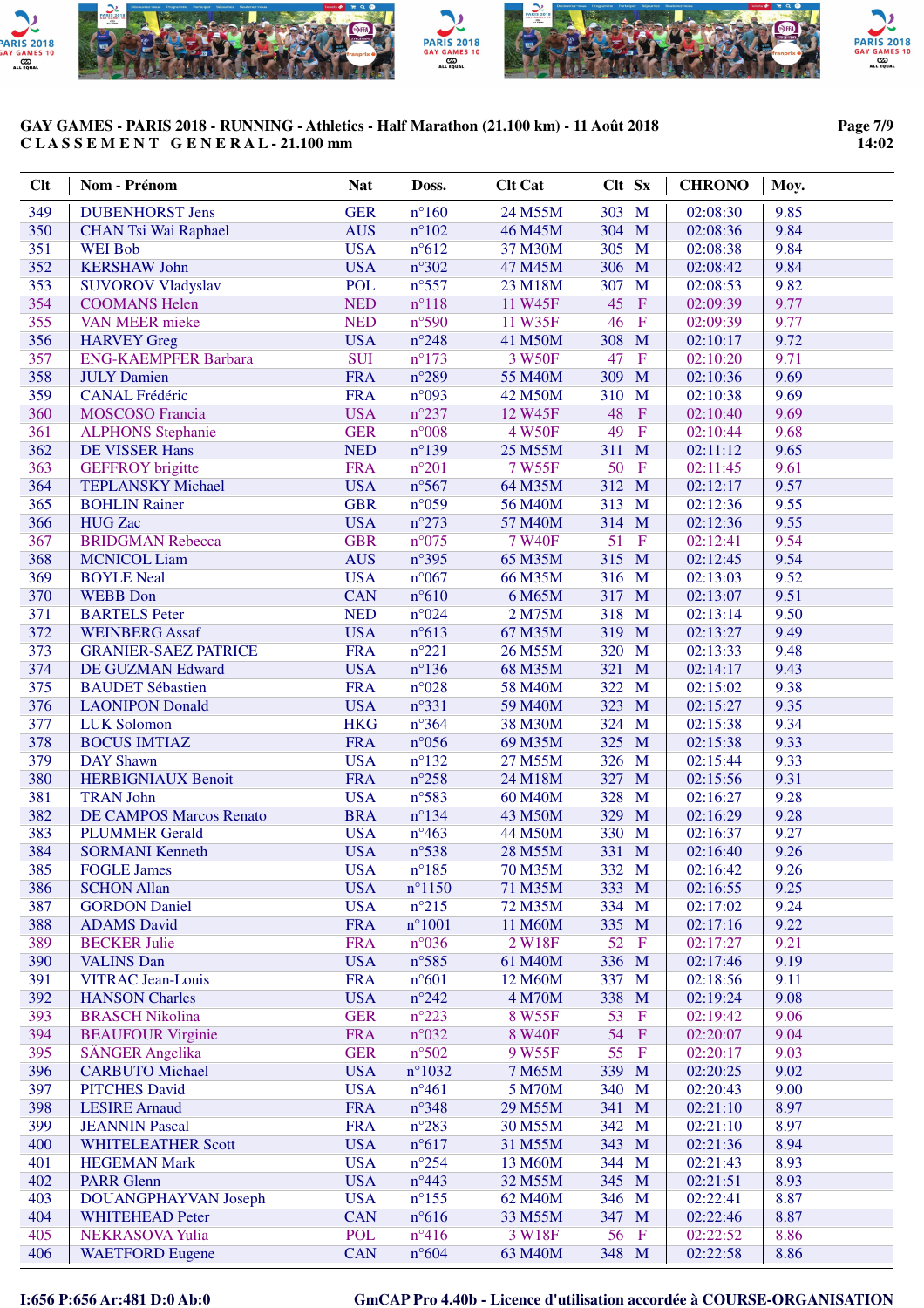

#### **Page 8/9 14:02**

| <b>Clt</b> | Nom - Prénom                                | <b>Nat</b>               | Doss.                            | <b>Clt Cat</b>     | Clt Sx                         | <b>CHRONO</b>        | Moy.         |
|------------|---------------------------------------------|--------------------------|----------------------------------|--------------------|--------------------------------|----------------------|--------------|
| 407        | <b>MIRANDA Erick</b>                        | <b>USA</b>               | $n^{\circ}400$                   | 64 M40M            | 349 M                          | 02:23:03             | 8.85         |
| 408        | <b>GUICHARDIERE Philippe</b>                | <b>FRA</b>               | $n^{\circ}233$                   | 45 M50M            | 350 M                          | 02:23:09             | 8.84         |
| 409        | <b>SICRE Nicolas</b>                        | <b>FRA</b>               | $n^{\circ}521$                   | 25 M18M            | 351<br>$\mathbf{M}$            | 02:24:08             | 8.78         |
| 410        | <b>LUSSIER Ronald</b>                       | <b>USA</b>               | $n^{\circ}367$                   | 8 M65M             | 352 M                          | 02:24:31             | 8.76         |
| 411        | <b>GIUSEPPINA Talarico</b>                  | <b>ITA</b>               | $n^{\circ}209$                   | 8 W30F             | 57<br>$\mathbf{F}$             | 02:24:50             | 8.74         |
| 412        | <b>GOMARD</b> Stéphane                      | <b>FRA</b>               | $n^{\circ}210$                   | 65 M40M            | 353 M                          | 02:24:50             | 8.74         |
| 413        | <b>YANG Yang</b>                            | <b>CHN</b>               | $n^{\circ}628$                   | 4 W18F             | 58<br>$\mathbf{F}$             | 02:25:11             | 8.72         |
| 414        | <b>CHEVERE</b> Chayanne                     | <b>RUX</b>               | $n^{\circ}107$                   | 46 M50M            | 354<br>M                       | 02:25:12             | 8.72         |
| 415        | <b>KILBANE Daniel</b>                       | <b>USA</b>               | $n^{\circ}304$                   | 48 M45M            | 355<br>M                       | 02:26:25             | 8.65         |
| 416        | <b>CARDIN FRANCOISE</b>                     | <b>FRA</b>               | $n^{\circ}1033$                  | 5 W50F             | 59<br>$\overline{F}$           | 02:26:50             | 8.62         |
| 417        | <b>KACEROVSKY Katharina</b>                 | <b>AUT</b>               | $n^{\circ}290$                   | 12 W35F            | 60<br>$\mathbf{F}$             | 02:27:25             | 8.59         |
| 418        | <b>COOPER Gabriel</b>                       | <b>USA</b>               | $n^{\circ}119$                   | 39 M30M            | 356<br>M                       | 02:27:35             | 8.58         |
| 419        | <b>STROBL Stephanie</b>                     | <b>AUT</b>               | $n^{\circ}548$                   | 9 W40F             | $\mathbf F$<br>61              | 02:28:15             | 8.54         |
| 420        | <b>LEU</b> Melanie                          | <b>USA</b>               | $n^{\circ}349$                   | 6 W50F             | 62<br>$\mathbf{F}$             | 02:28:19             | 8.54         |
| 421        | <b>WOLFF David</b>                          | <b>USA</b>               | $n^{\circ}623$                   | 47 M50M            | 357<br>M                       | 02:28:20             | 8.54         |
| 422        | <b>TEUSCHEL Petra</b>                       | <b>GER</b>               | $n^{\circ}569$                   | 7 W50F             | 63<br>$\mathbf{F}$             | 02:28:26             | 8.53         |
| 423        | <b>GRAHAM Caitlin</b>                       | <b>USA</b>               | $n^{\circ}220$                   | 9 W30F             | 64<br>$\mathbf F$              | 02:29:22             | 8.48         |
| 424        | <b>OPELKA</b> Susan<br><b>PEDAN Alisa</b>   | <b>USA</b>               | $n^{\circ}432$                   | 2 W60F             | 65<br>$\mathbf{F}$             | 02:29:22             | 8.48         |
| 425        |                                             | <b>SUI</b><br><b>USA</b> | $n^{\circ}447$<br>$n^{\circ}620$ | 10 W30F<br>14 M60M | 66<br>$\mathbf{F}$<br>358<br>M | 02:29:27             | 8.47<br>8.40 |
| 426<br>427 | <b>WINKLE Curtis</b><br><b>RAASCH Brian</b> | <b>USA</b>               | $n^{\circ}474$                   | 73 M35M            | 359<br>M                       | 02:30:41<br>02:31:17 | 8.37         |
| 428        | <b>SWEATT Charles</b>                       | <b>USA</b>               | $n^{\circ}$ 558                  | 48 M50M            | 360<br>M                       | 02:31:33             | 8.35         |
| 429        | <b>MACDONOUGH Danielle</b>                  | <b>USA</b>               | $n^{\circ}182$                   | 3 W60F             | $\mathbf F$<br>67              | 02:32:13             | 8.32         |
| 430        | <b>LEVALLOIS Mickael</b>                    | <b>FRA</b>               | $n^{\circ}350$                   | 66 M40M            | 361<br>M                       | 02:32:21             | 8.31         |
| 431        | <b>SOTHERAN Jean</b>                        | <b>AUS</b>               | $n^{\circ}539$                   | 4 W60F             | 68<br>$\overline{F}$           | 02:32:53             | 8.28         |
| 432        | <b>HENNEY Timothy</b>                       | <b>USA</b>               | $n^{\circ}257$                   | 15 M60M            | 362<br>M                       | 02:33:05             | 8.27         |
| 433        | <b>BOSCHER Virginie</b>                     | <b>FRA</b>               | $n^{\circ}062$                   | 10 W40F            | 69<br>$\mathbf F$              | 02:34:03             | 8.22         |
| 434        | <b>DENIS Dominique</b>                      | <b>FRA</b>               | $n^{\circ}$ 145                  | 13 W45F            | 70<br>$\mathbf F$              | 02:34:04             | 8.22         |
| 435        | <b>VEGA TORRES Wanda</b>                    | <b>PUR</b>               | n°596                            | 10 W55F            | $\mathbf F$<br>71              | 02:34:30             | 8.19         |
| 436        | <b>MARTINEZ Carmen Maria</b>                | <b>PUR</b>               | $n^{\circ}377$                   | 5 W60F             | 72<br>$\rm F$                  | 02:34:30             | 8.19         |
| 437        | <b>EMANUELSEN Lars</b>                      | <b>DEN</b>               | $n^{\circ}171$                   | 49 M50M            | 363<br>M                       | 02:36:13             | 8.10         |
| 438        | <b>CAROL Dominique</b>                      | <b>FRA</b>               | n°096                            | 6 W60F             | 73<br>$\,$ F                   | 02:36:16             | 8.10         |
| 439        | <b>JONES Corey</b>                          | <b>USA</b>               | $n^{\circ}1087$                  | 49 M45M            | 364<br>M                       | 02:36:24             | 8.09         |
| 440        | <b>BUTCHER John</b>                         | <b>USA</b>               | $n^{\circ}1026$                  | 9 M65M             | 365<br>M                       | 02:37:00             | 8.06         |
| 441        | <b>SCHLOOT Andrew</b>                       | <b>USA</b>               | $n^{\circ}509$                   | 50 M50M            | 366<br>M                       | 02:37:01             | 8.06         |
| 442        | <b>GREENWALD Philip</b>                     | <b>USA</b>               | $n^{\circ}226$                   | 16 M60M            | 367 M                          | 02:37:26             | 8.04         |
| 443        | <b>BOWREY Sue</b>                           | <b>AUS</b>               | $n^{\circ}066$                   | 11 W55F            | 74 F                           | 02:38:27             | 7.99         |
| 444        | <b>LOUDEN Chuck</b>                         | <b>USA</b>               | $n^{\circ}361$                   | 34 M55M            | 368 M                          | 02:38:51             | 7.97         |
| 445        | <b>FALKNER Elizabeth</b>                    | <b>USA</b>               | $n^{\circ}176$                   | 8 W50F             | 75<br>$\mathbf F$              | 02:39:19             | 7.95         |
| 446        | <b>MURRAY David</b>                         | <b>USA</b>               | $n^{\circ}413$                   | 74 M35M            | 369<br>M                       | 02:40:27             | 7.89         |
| 447        | <b>FARAON Carl</b>                          | <b>USA</b>               | $n^{\circ}177$                   | 75 M35M            | 370<br>M                       | 02:40:30             | 7.89         |
| 448        | <b>COLLINS Tara</b>                         | <b>USA</b>               | $n^{\circ}116$                   | 11 W40F            | 76<br>$\mathbf{F}$             | 02:40:37             | 7.88         |
| 449        | <b>PERRYMAN Cathleen</b>                    | <b>USA</b>               | $n^{\circ}449$                   | 12 W55F            | 77<br>$\mathbf F$              | 02:41:23             | 7.84         |
| 450        | <b>AMATO</b> Tara                           | <b>USA</b>               | $n^{\circ}012$                   | 9 W50F             | 78<br>$\mathbf{F}$             | 02:41:27             | 7.84         |
| 451        | <b>LEONARDI</b> stephane                    | <b>FRA</b>               | $n^{\circ}347$                   | 76 M35M            | 371<br>$\mathbf M$             | 02:41:30             | 7.84         |
| 452        | <b>HOLLIDAY Matthew</b>                     | <b>USA</b>               | $n^{\circ}268$                   | 67 M40M            | 372 M                          | 02:41:32             | 7.84         |
| 453<br>454 | <b>GALINDO, JR Henry</b>                    | <b>USA</b><br><b>USA</b> | $n^{\circ}197$<br>$n^{\circ}255$ | 50 M45M<br>17 M60M | 373<br>M<br>374<br>M           | 02:41:32<br>02:42:05 | 7.84<br>7.81 |
| 455        | <b>HEILMAN</b> john<br><b>IMHOF URSULA</b>  | <b>SUI</b>               | $n^{\circ}279$                   | 1 W70F             | 79<br>$\mathbf F$              | 02:42:26             | 7.79         |
| 456        | <b>HARTMAN</b> Greg                         | <b>USA</b>               | $n^{\circ}247$                   | 35 M55M            | 375<br>M                       | 02:42:39             | 7.78         |
| 457        | <b>DEAN Margo</b>                           | <b>USA</b>               | $n^{\circ}140$                   | 2 W65F             | 80<br>$\mathbf F$              | 02:43:50             | 7.73         |
| 458        | <b>KUNERT Sonja</b>                         | <b>GER</b>               | $n^{\circ}323$                   | 12 W40F            | 81<br>$\mathbf{F}$             | 02:44:40             | 7.69         |
| 459        | <b>LEHMANN</b> Petra                        | <b>GER</b>               | $n^{\circ}344$                   | 14 W45F            | 82<br>$\mathbf F$              | 02:44:40             | 7.69         |
| 460        | <b>FOX Erin</b>                             | <b>USA</b>               | $n^{\circ}191$                   | 11 W30F            | 83<br>$\mathbf{F}$             | 02:46:34             | 7.60         |
| 461        | <b>HALDEMAN Douglas</b>                     | <b>USA</b>               | $n^{\circ}239$                   | 10 M65M            | 376 M                          | 02:47:09             | 7.57         |
| 462        | <b>PIPER</b> frankie                        | <b>AUS</b>               | $n^{\circ}458$                   | 13 W40F            | 84<br>$\mathbf{F}$             | 02:49:10             | 7.48         |
| 463        | <b>GEARY</b> Anne                           | <b>USA</b>               | $n^{\circ}200$                   | 10 W50F            | 85<br>$\mathbf{F}$             | 02:52:58             | 7.32         |
| 464        | <b>SANFORD Kevin</b>                        | <b>USA</b>               | $n^{\circ}501$                   | 51 M45M            | 377 M                          | 02:53:19             | 7.31         |
|            |                                             |                          |                                  |                    |                                |                      |              |